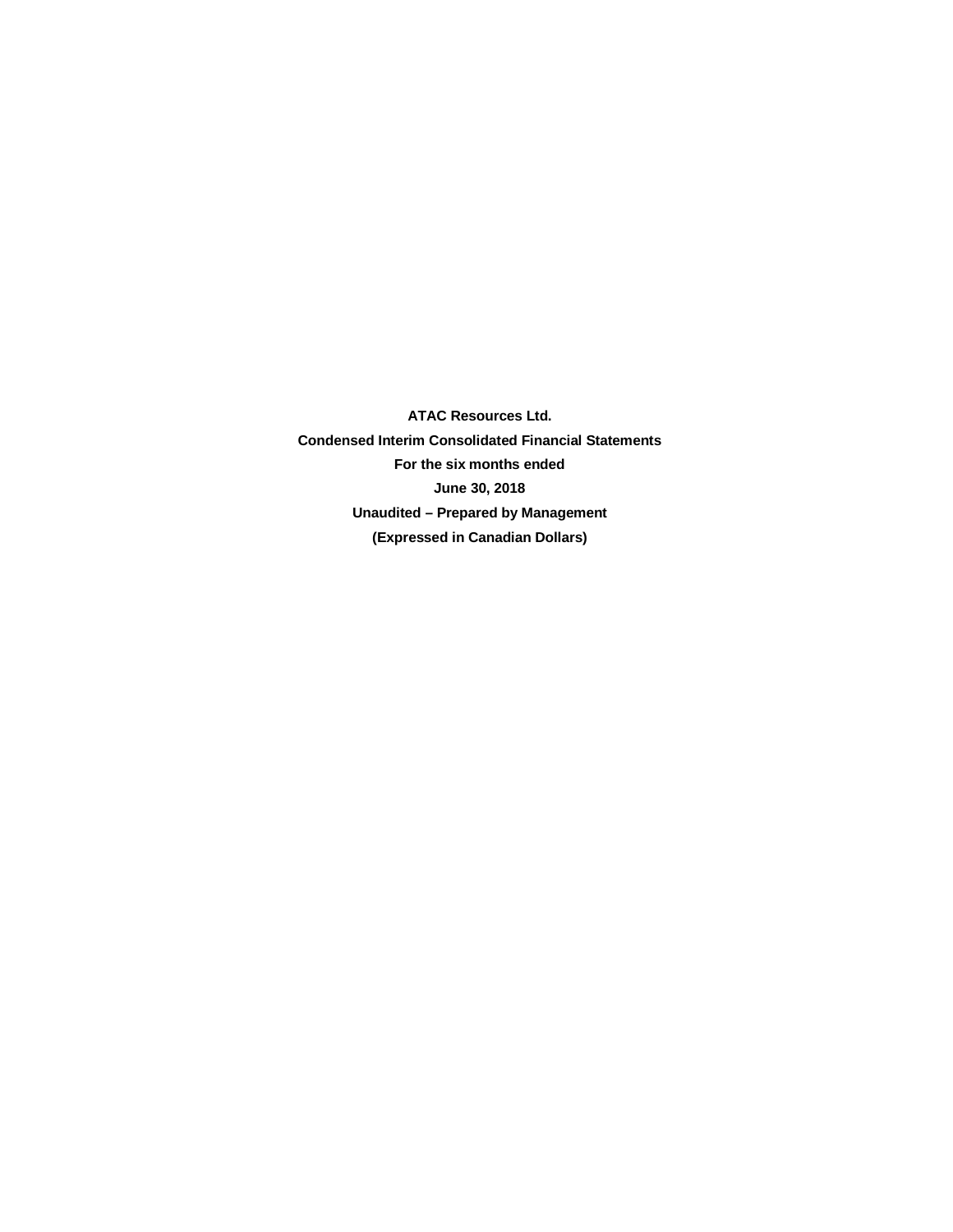ATAC Resources Ltd. #1016 – 510 West Hastings Street Vancouver, British Columbia V6B 1L8

August 14, 2018

To the Shareholders of ATAC Resources Ltd.

The attached condensed interim consolidated financial statements have been prepared by the management of ATAC Resources Ltd. and have not been reviewed by the auditor of the Company.

Yours truly,

Graham Downs Chief Executive Officer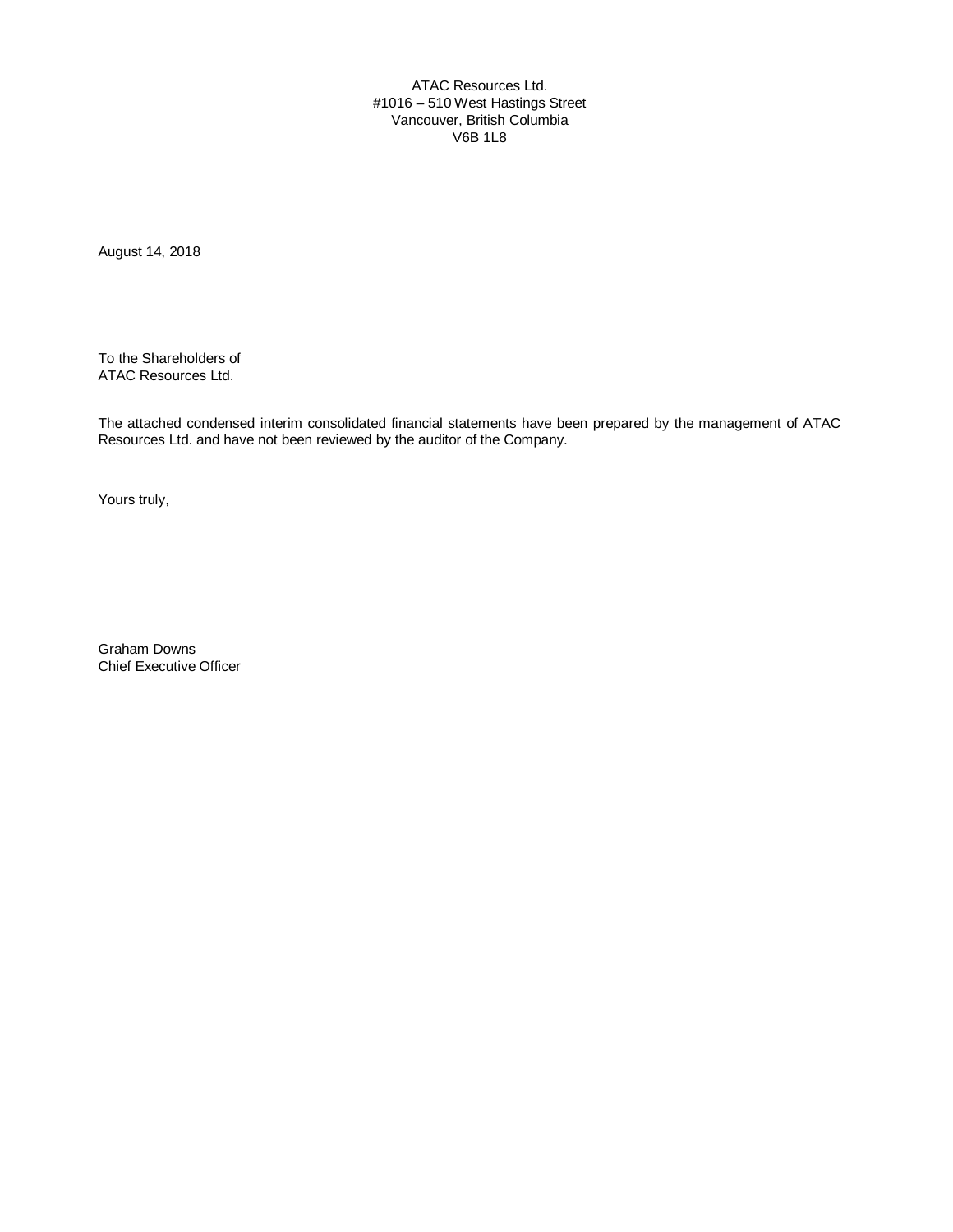### **Condensed Interim Consolidated Statements of Financial Position**

**Unaudited – Prepared by Management**

|                                                                  |                   | <b>June 30,</b><br>2018 | December 31,<br>2017 |
|------------------------------------------------------------------|-------------------|-------------------------|----------------------|
|                                                                  | <b>Note</b>       | \$                      | \$                   |
| <b>Assets</b>                                                    |                   |                         |                      |
| <b>Current assets</b>                                            |                   |                         |                      |
| Cash and cash equivalents                                        | 3                 | 15,813,893              | 13,990,718           |
| Restricted cash                                                  | 5                 | 2,117                   | 1,385,006            |
| Receivables and prepayments                                      | 4,5               | 2,091,221               | 395,516              |
| Marketable securities                                            | 6                 | 805,271                 | 1,022,818            |
|                                                                  |                   | 18,712,502              | 16,794,058           |
| <b>Non-current assets</b>                                        |                   |                         |                      |
| Prepaid exploration expenditures                                 |                   | 115,594                 | 30,105               |
| Mineral property interests                                       | 8                 | 107,696,553             | 104,851,142          |
| Reclamation deposit                                              | 9                 | 122,656                 | 121,846              |
|                                                                  |                   | 107,934,803             | 105,003,093          |
| <b>Total assets</b>                                              |                   | 126,647,305             | 121,797,151          |
|                                                                  |                   |                         |                      |
| Liabilities and shareholders' equity                             |                   |                         |                      |
| <b>Current liabilities</b>                                       |                   |                         |                      |
| Accounts payable and accrued liabilities                         |                   | 830,831                 | 182,037              |
| Accounts payable to related parties                              | 12                | 2,000,756               | 92,745               |
| Flow-through premium liability                                   | 16                | 102,001                 |                      |
| Restricted cash payable                                          | 5                 | 2,117                   | 1,385,006            |
|                                                                  |                   | 2,935,705               | 1,659,788            |
| <b>Non-current liabilities</b>                                   |                   |                         |                      |
| Deferred income tax liability                                    | 13                | 15,588,156              | 15,062,259           |
| Total liabilities                                                |                   | 18,523,861              | 16,722,047           |
|                                                                  |                   |                         |                      |
| <b>Shareholders' equity</b>                                      |                   |                         |                      |
| Share capital                                                    | 10                | 128,624,319             | 124,500,676          |
| Contributed surplus                                              | 10                | 3,794,733               | 5,621,596            |
| <b>Deficit</b>                                                   |                   | (24, 295, 608)          | (25,047,168)         |
| <b>Total shareholders' equity</b>                                |                   | 108,123,444             | 105,075,104          |
| Total liabilities and shareholders' equity                       |                   | 126,647,305             | 121,797,151          |
|                                                                  |                   |                         |                      |
|                                                                  |                   |                         |                      |
| Nature of operations and going concern                           | 1                 |                         |                      |
| <b>Commitment</b>                                                | 16                |                         |                      |
| Approved on behalf of the Board of Directors on August 14, 2018: |                   |                         |                      |
| "Bruce J. Kenway"<br><b>Director</b>                             | "Glenn R. Yeadon" | <b>Director</b>         |                      |
|                                                                  |                   |                         |                      |

**The accompanying notes are an integral part of these condensed interim consolidated financial statements.**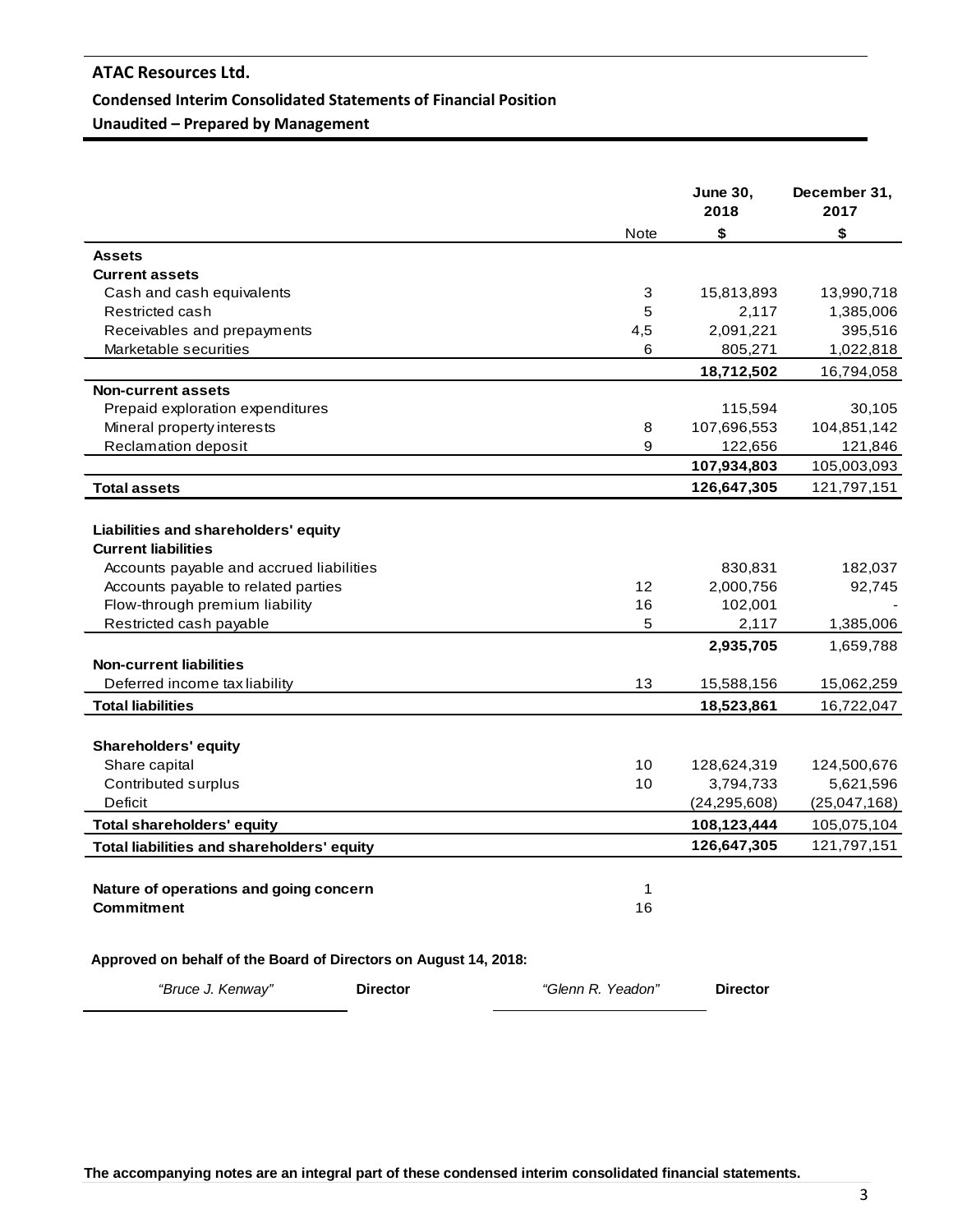## **Condensed Interim Consolidated Statements of Changes in Shareholders' Equity**

## **Unaudited – Prepared by Management**

**For the six months ended June 30, 2018 and June 30, 2017**

|                                                            | <b>Number</b><br>of shares<br># | <b>Share</b><br>capital<br>\$ | <b>Contributed</b><br>surplus<br>S | <b>Deficit</b><br>\$   | <b>Total</b><br>shareholders'<br>equity<br>S |
|------------------------------------------------------------|---------------------------------|-------------------------------|------------------------------------|------------------------|----------------------------------------------|
|                                                            |                                 |                               |                                    |                        |                                              |
| January 1, 2017                                            | 122,822,077                     | 116,011,508                   | 4,853,086                          | (20,664,196)           | 100,200,398                                  |
| Share-based payments                                       |                                 |                               | 52,763                             |                        | 52,763                                       |
| Exercise of options<br>Re-allocated on exercise of options | 75,000                          | 23,250<br>14,172              | (14, 172)                          |                        | 23,250                                       |
| Re-allocated on cancellation of options                    |                                 |                               | (51, 125)                          | 51,125                 |                                              |
| Private placement shares issued                            | 16,684,800                      | 8,342,400                     |                                    |                        | 8,342,400                                    |
| Share issue costs                                          |                                 | (30, 778)                     |                                    |                        | (30, 778)                                    |
| Loss and comprehensive loss for the period                 |                                 |                               |                                    | (394, 648)             | (394, 648)                                   |
|                                                            |                                 | 124,360,552                   |                                    | 4,840,552 (21,007,719) | 108,193,385                                  |
| June 30, 2017                                              | 139,581,877                     |                               |                                    |                        |                                              |
| January 1, 2018                                            | 139,861,877                     | 124,500,676                   |                                    | 5,621,596 (25,047,168) | 105,075,104                                  |
| Share-based payments                                       |                                 |                               | 806,049                            |                        | 806,049                                      |
| Exercise of options                                        | 50,000                          | 15,500                        |                                    |                        | 15,500                                       |
| Re-allocated on exercise of options                        |                                 | 9,448                         | (9, 448)                           |                        |                                              |
| Re-allocated on cancellation of options                    |                                 |                               | (2,684,964)                        | 2,684,964              |                                              |
| Private placement shares issued                            | 7,556,700                       | 4,534,020                     |                                    |                        | 4,534,020                                    |
| Flow-through premium liability                             |                                 | (151, 134)                    |                                    |                        | (151, 134)                                   |
| Share issue costs                                          |                                 | (284, 191)                    | 61,500                             |                        | (222, 691)                                   |
| Loss and comprehensive loss for the period                 |                                 |                               |                                    | (1,933,404)            | (1,933,404)                                  |
| June 30, 2018                                              | 147,468,577                     | 128,624,319                   | 3,794,733                          | (24, 295, 608)         | 108,123,444                                  |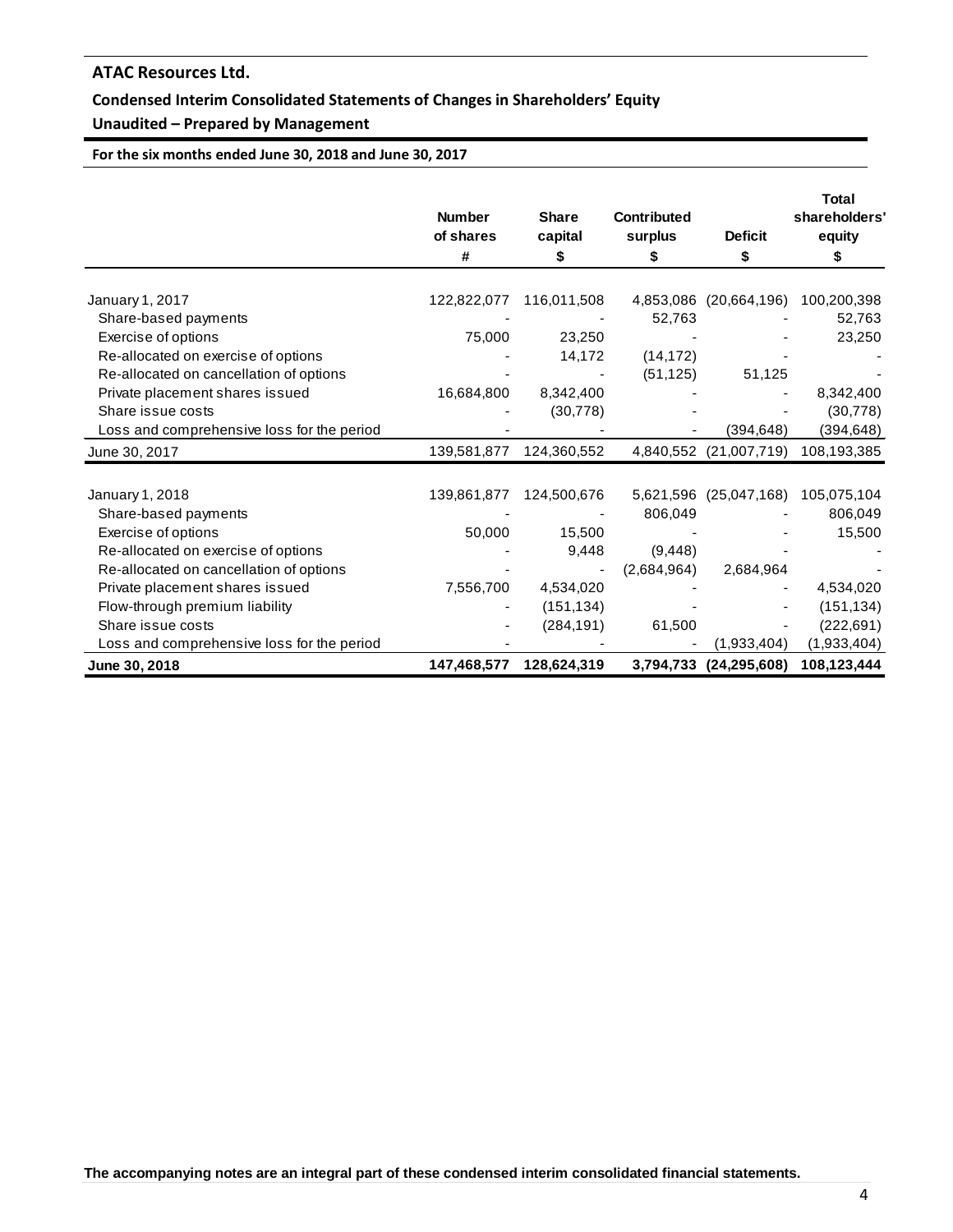## **Condensed Interim Consolidated Statements of Loss and Comprehensive Loss**

## **Unaudited – Prepared by Management**

 **For the three and six months ended June 30,** 

|                                                                        |      | Three months ended            |                        | Six months ended              |                        |
|------------------------------------------------------------------------|------|-------------------------------|------------------------|-------------------------------|------------------------|
|                                                                        | Note | <b>June 30,</b><br>2018<br>\$ | June 30,<br>2017<br>\$ | <b>June 30,</b><br>2018<br>\$ | June 30,<br>2017<br>\$ |
|                                                                        |      |                               |                        |                               |                        |
| <b>Expenses</b>                                                        |      |                               |                        |                               |                        |
| Consulting fees                                                        | 12   | 13,500                        | 13,500                 | 27,000                        | 24,000                 |
| Flow-through taxes                                                     | 16   |                               | 798                    | 2,769                         | 1,072                  |
| General administrative expenses                                        |      | 30,418                        | 32,784                 | 43,547                        | 56,391                 |
| Insurance                                                              |      | 14,577                        | 11,077                 | 29,155                        | 22,155                 |
| Investor relations and shareholder information                         |      | 94,620                        | 63,784                 | 136,765                       | 100,155                |
| Management, administration and corporate development fees              | 12   | 13,545                        | 46,662                 | 43,667                        | 93,311                 |
| Office rent                                                            | 12   | 10,500                        | 10,500                 | 21,000                        | 21,000                 |
| Professional fees                                                      | 12   | 25,450                        | 87,051                 | 62,555                        | 108,344                |
| Property examination costs                                             |      |                               | 145                    |                               | 145                    |
| Salaries and benefits                                                  | 12   | 91,159                        | 56,092                 | 162,912                       | 116,366                |
| Share-based payments                                                   | 10   | 652,426                       | 7,273                  | 806,049                       | 52,763                 |
| Transfer agent and filing fees                                         |      | 5,749                         | 5,740                  | 11,236                        | 10,472                 |
| Loss from operating expenses                                           |      | (951, 944)                    | (335, 406)             | (1,346,655)                   | (606, 174)             |
| Project management fees                                                | 5    | 91,135                        | 31,306                 | 100,000                       | 31,306                 |
| Interest income                                                        |      | 51,126                        | 48,279                 | 89,926                        | 81,445                 |
| (Loss) gain on marketable securities                                   | 6    | 83,824                        | (27, 396)              | (217, 547)                    | 679,163                |
| (Loss) income for the period before income taxes                       |      | (725, 859)                    | (283, 217)             | (1,374,276)                   | 185,740                |
| Deferred income tax expense                                            | 13   | (569, 701)                    | (103, 498)             | (559, 128)                    | (580, 388)             |
| Loss and comprehensive loss for the period                             |      | (1, 295, 560)                 | (386, 715)             | (1,933,404)                   | (394, 648)             |
| Loss per share<br>Weighted average number of common shares outstanding |      |                               |                        |                               |                        |
| - basic#                                                               | 11   | 142,951,341                   | 128,417,010            | 141,407,961                   | 125,619,544            |
| - diluted #                                                            | 11   | 142,951,341                   | 128,417,010            | 141,407,961                   | 125,619,544            |
| Basic loss per share \$                                                | 11   | (0.01)                        | (0.00)                 | (0.01)                        | (0.00)                 |
| Diluted loss per share \$                                              | 11   | (0.01)                        | (0.00)                 | (0.01)                        | (0.00)                 |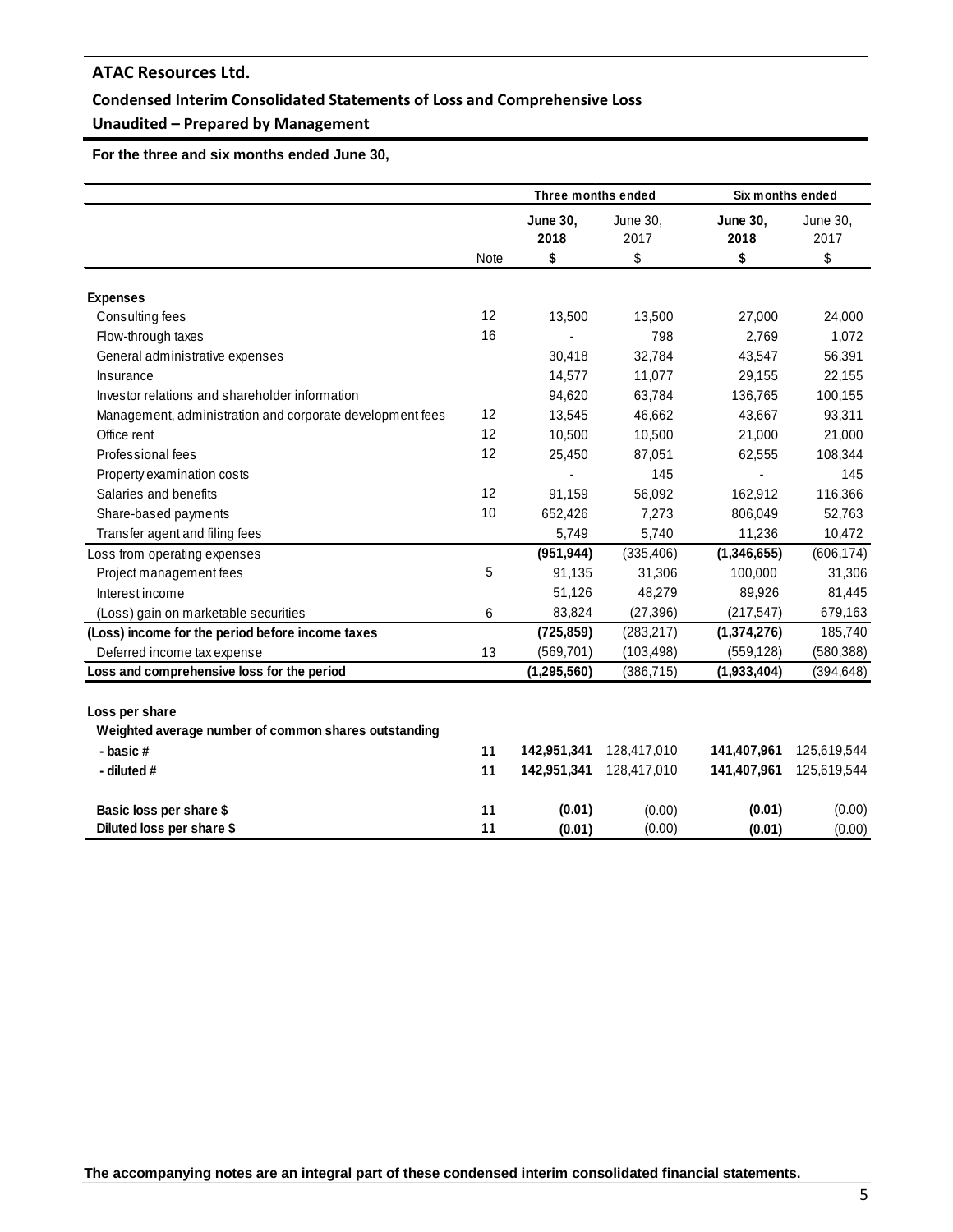### **Condensed Interim Consolidated Statements of Cash Flows**

## **Unaudited – Prepared by Management**

| For the six months ended June 30,                |             | 2018        | 2017        |
|--------------------------------------------------|-------------|-------------|-------------|
|                                                  | <b>Note</b> | \$          | \$          |
|                                                  |             |             |             |
| <b>Operating activities</b>                      |             |             |             |
| Loss and comprehensive loss for the period       |             | (1,933,404) | (394, 648)  |
| Adjustments for:                                 |             |             |             |
| Share-based payments                             |             | 806,049     | 52,763      |
| Loss (gain) on marketable securities             |             | 217,547     | (679, 163)  |
| Interest income                                  |             | (89,926)    | (81, 445)   |
| Deferred income tax expense                      |             | 559,128     | 580,388     |
| Net change in non-cash working capital items     | 14          | (218, 783)  | (780, 317)  |
|                                                  |             | (659, 389)  | (1,302,422) |
| <b>Financing activities</b>                      |             |             |             |
| Issue of common shares for cash                  |             | 4,549,520   | 8,365,650   |
| Share issue costs                                |             | (305,056)   | (41, 592)   |
|                                                  |             | 4,244,464   | 8,324,058   |
| <b>Investing activities</b>                      |             |             |             |
| Interest income received                         |             | 89,926      | 81,445      |
| Reclamation deposits                             |             | (810)       | (121, 022)  |
| Yukon mining exploration grant received          |             | 31,401      | 6,143       |
| Mineral property acquisition costs               |             | (51,686)    | (99, 835)   |
| Prepaid exploration expenditures                 |             | (135,602)   | (122, 955)  |
| Deferred exploration and evaluation expenditures |             | (1,695,129) | (1,108,152) |
|                                                  |             | (1,761,900) | (1,364,376) |
| Decrease in cash and cash equivalents            |             | 1,823,175   | 5,657,260   |
| Cash and cash equivalents, beginning of period   |             | 13,990,718  | 14,628,414  |
| Cash and cash equivalents, end of period         |             | 15,813,893  | 20,285,674  |

**Supplemental cash flow information** 14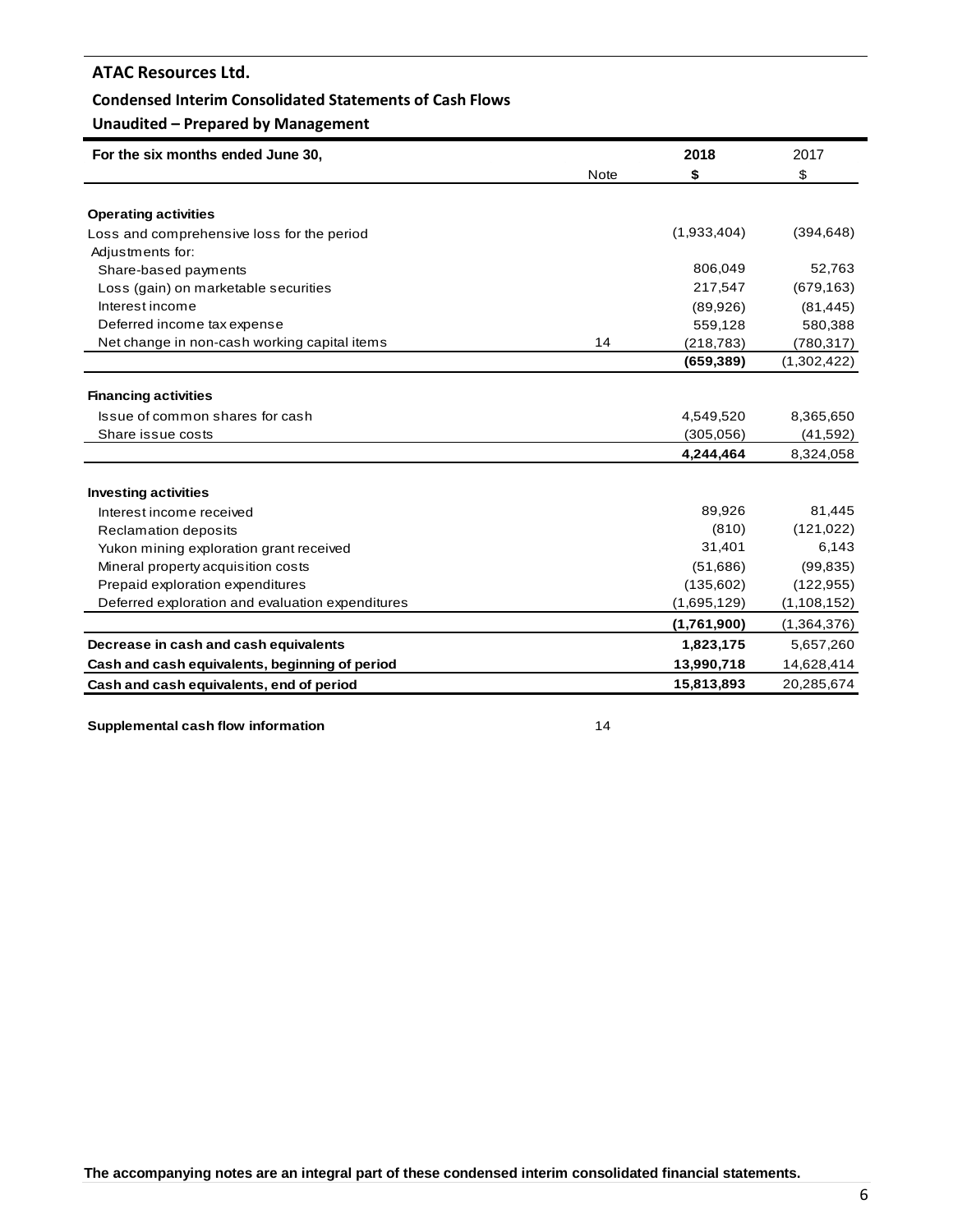# **ATAC Resources Ltd. Notes to the Condensed Interim Consolidated Financial Statements Unaudited – Prepared by Management**

**For the six months ended June 30, 2018 and June 30, 2017**

### **1. Nature of operations and going concern**

ATAC Resources Ltd. (the "Company") was incorporated under the laws of the Province of British Columbia, Canada. The Company's head office is located at 1016 - 510 West Hastings Street, Vancouver, British Columbia, Canada, V6B 1L8. Its records office is located at 1710 - 1177 West Hastings Street, Vancouver, British Columbia, Canada, V6E 2L3. Its main business activity is the acquisition, exploration and evaluation of mineral property interests located in Canada. These condensed interim consolidated financial statements of the Company as at June 30, 2018 and December 31, 2017 and for the six months ended June 30, 2018 and June 30, 2017 comprise the Company and its subsidiaries. Its common shares trade on the TSX Venture Exchange ("TSX-V").

The Company is in the process of exploring its mineral property interests and has not yet determined whether they contain mineral reserves that are economically recoverable. The Company's continuing operations and the underlying value and recoverability of the amounts shown for mineral property interests are entirely dependent upon the existence of economically recoverable mineral reserves, the ability of the Company to obtain the necessary financing to complete the exploration and development of the mineral property interests, obtaining the necessary permits to mine, and on future profitable production or proceeds from the disposition of the mineral property interests.

These condensed interim consolidated financial statements are prepared on the basis that the Company will continue as a going concern, which assumes that the Company will be able to continue in operation for the foreseeable future and will be able to realize its assets and discharge its liabilities and commitments in the normal course of operations. As an exploration stage company, the Company does not have revenues and historically has recurring operating losses. As at June 30, 2018, the Company had working capital of \$15,776,797 (December 31, 2017 - \$15,134,270) and shareholders' equity of \$108,123,444 (December 31, 2017 - \$105,075,104). Management has assessed that this working capital is sufficient for the Company to continue as a going concern beyond one year. If the going concern assumption were not appropriate for these condensed interim consolidated financial statements, it could be necessary to restate the Company's assets and liabilities on a liquidation basis.

### **2. Significant accounting policies**

#### **(a) Basis of presentation**

These condensed interim consolidated financial statements have been prepared in conformity with International Accounting Standard ("IAS") 34, Interim Financial Reporting, using the same accounting policies as detailed in the Company's annual audited financial statements for the year ended December 31, 2017, and do not include all the information required for full annual financial statements in accordance with International Financial Reporting Standards ("IFRS"), as issued by the International Accounting Standards Board ("IASB") and interpretations of the International Financial Reporting Interpretations Committee ("IFRIC"). It is suggested that these condensed interim consolidated financial statements be read in conjunction with the annual audited financial statements.

These condensed interim consolidated financial statements have been prepared on an historical cost basis, except for financial instruments, and have been prepared using the accrual basis of accounting, except for cash flow information.

All amounts on these condensed interim consolidated financial statements are presented in Canadian dollars which is the functional currency of the Company.

#### **(b) Significant accounting policies**

Except as set out below, the accounting policies, estimates and critical judgments, methods of computation and presentation applied in these condensed interim consolidated financial statements are consistent with those of the most recent annual audited financial statements and are those the Company expects to adopt in its financial statements for the year ended December 31, 2018. Accordingly, these condensed interim consolidated financial statements should be read in conjunction with the Company's most recent annual audited financial statements.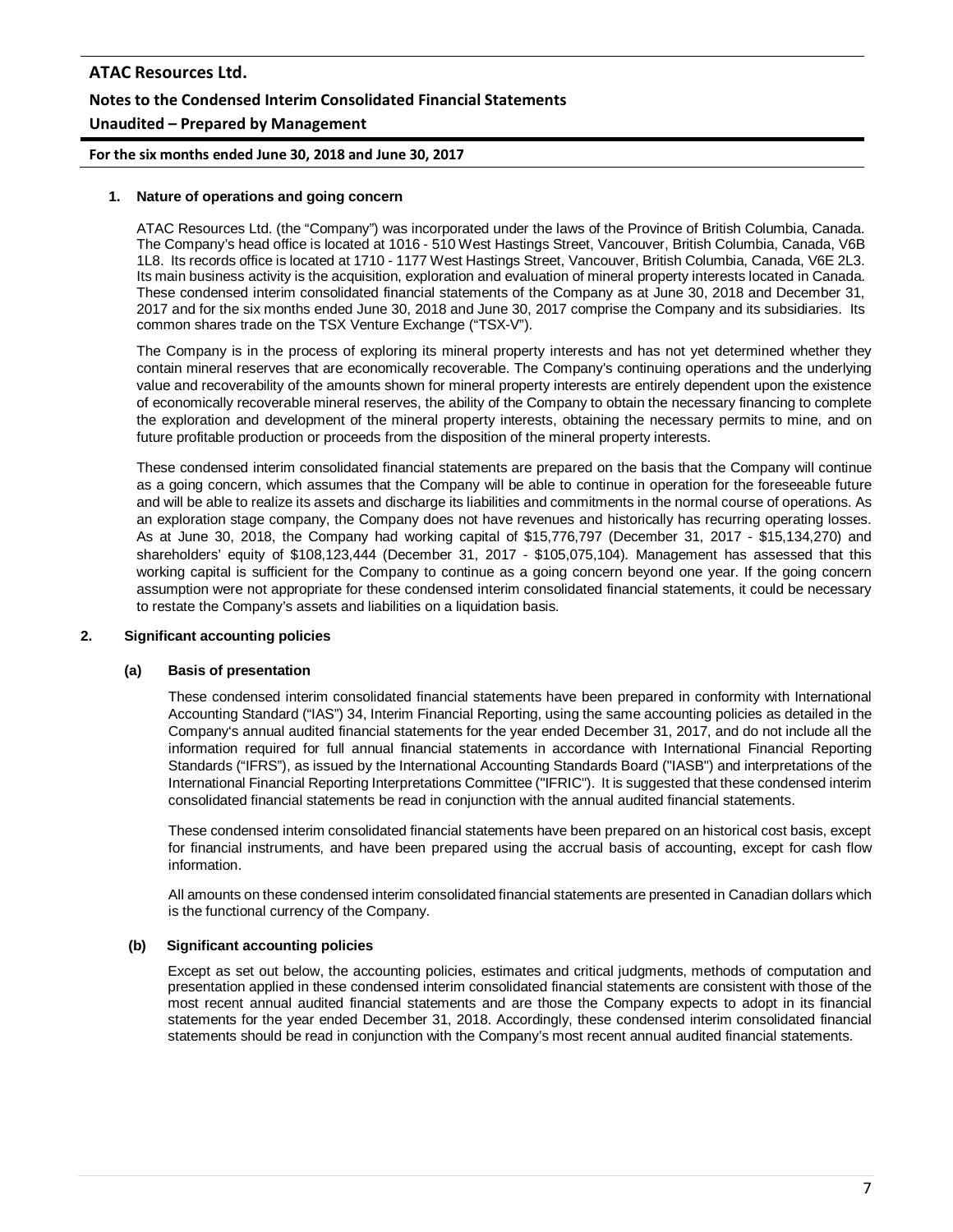### **Notes to the Condensed Interim Consolidated Financial Statements**

### **Unaudited – Prepared by Management**

**For the six months ended June 30, 2018 and June 30, 2017**

#### **2. Significant accounting policies** (continued)

#### **(c) New accounting policy**

The Company has adopted new accounting standard *IFRS 9 - Financial Instruments*, effective for annual periods beginning on or after January 1, 2018. The adoption of IFRS 9 did not result in any changes to the classification, measurement or carrying amounts of the Company's existing financial instruments on transition date.

The new standard brings together the classification and measurement, impairment and hedge accounting phases of the IASB's project to replace *IAS 39 - Financial instruments: recognition and measurement*. The standard retains but simplifies the mixed measurement model and establishes two primary measurement categories for financial assets: amortized cost and fair value.

The Company continues to classify and measure its financial instruments at fair value through profit or loss with changes in fair value recognized in profit or loss as they arise ("FVTPL") unless restrictive criteria regarding the objective and contractual cash flows of the instrument are met for classifying and measuring at either amortized cost or fair value through other comprehensive income.

Cash and cash equivalents, marketable securities and trade receivables continue to be recorded at FVTPL and other receivables and loans, initially at FVTPL, and subsequently at amortized cost using the effective interest rate method. Trade and other payables are classified and measured as financial liabilities, initially at FVTPL, and subsequently at amortized cost using the effective interest rate method.

#### **(d) Standards issued but not yet effective**

Certain pronouncements have been issued by the IASB or IFRIC that are effective for accounting periods beginning on or after January 1, 2019. Many of these updates are not applicable or consequential to the Company and have been excluded from the discussion below.

*Effective for annual periods beginning on or after January 1, 2019.*

• New standard IFRS 16 - *Leases*

IFRS 16, Leases ("IFRS 16") was issued by the IASB on January 13, 2016, and will replace IAS 17, Leases. It is effective for annual periods beginning on or after January 1, 2019, with earlier application permitted. IFRS 16 eliminates the current dual accounting model for lessees, which distinguishes between on-balance sheet finance leases and off-balance sheet operating leases. Instead, IFRS 16 requires a single, onbalance sheet accounting model that is similar to current finance lease accounting. Leases become an onbalance sheet liability that attract interest, together with a new asset.

The Company has no leases and has initially assessed that there will be no material reporting changes as a result of adopting the new standard.

• New Interpretation IFRIC 23 - *Uncertainty over Income Tax Treatments*

On June 7, 2017, the IASB issued IFRIC Interpretation 23 - *Uncertainty over Income Tax Treatments*. The Interpretation provides guidance on the accounting for current and deferred tax liabilities and assets in circumstances in which there is uncertainty over income tax treatments. The Interpretation is applicable for annual periods beginning on or after January 1, 2019. The Company has not yet determined the extent of the impact of adoption of the Interpretation.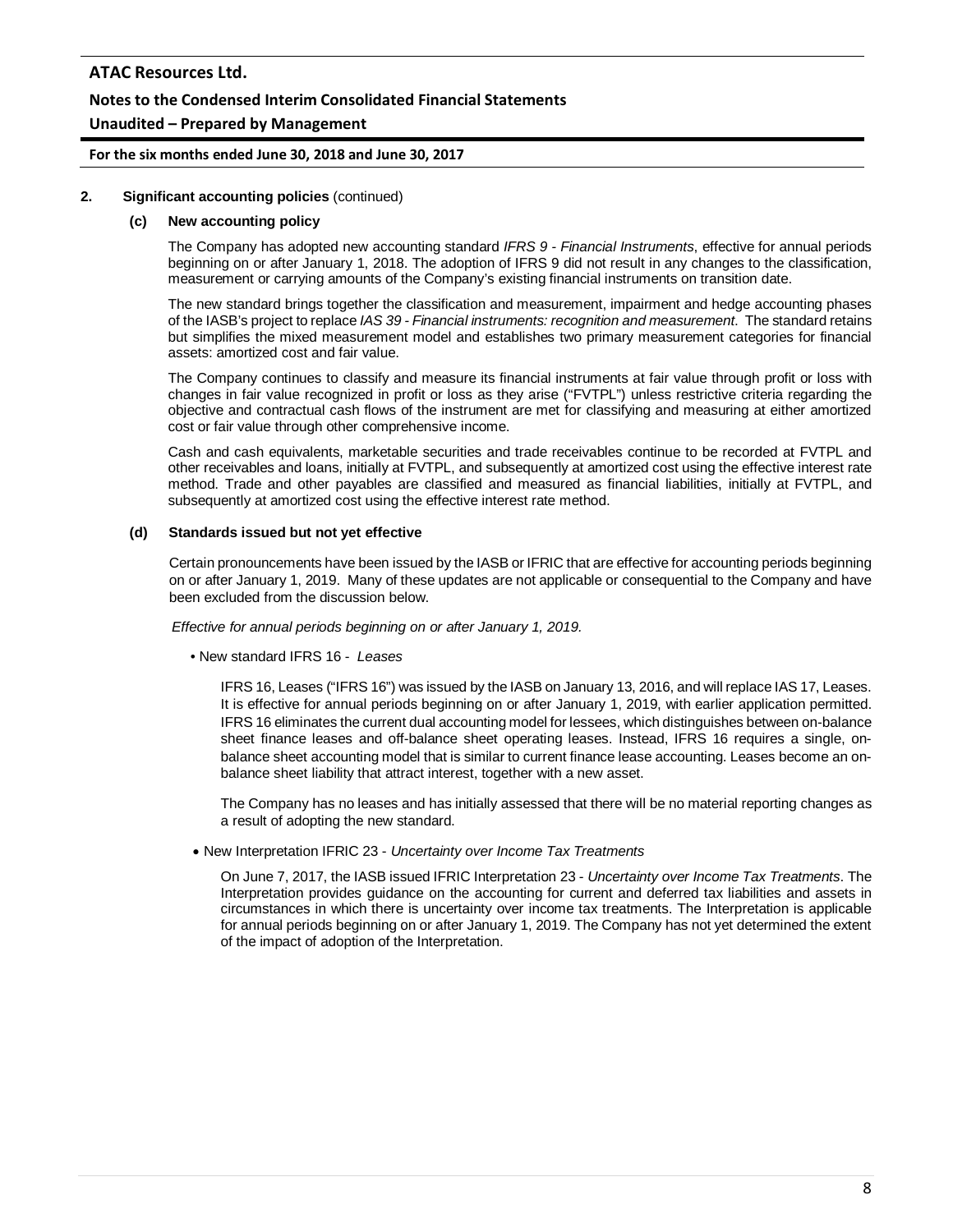## **Notes to the Condensed Interim Consolidated Financial Statements**

## **Unaudited – Prepared by Management**

**For the six months ended June 30, 2018 and June 30, 2017**

### **3. Cash and cash equivalents**

Cash and cash equivalents consists of the following:

|                                  | <b>June 30,</b> | December 31, |
|----------------------------------|-----------------|--------------|
|                                  | 2018            | 2017         |
|                                  |                 |              |
| Bank and broker balances         | 6,692,197       | 1,503,244    |
| Cashable investment certificates | 9,121,696       | 12.487.474   |
|                                  | 15,813,893      | 13,990,718   |

### **4. Receivables and prepayments**

Receivables and prepayments consists of the following:

|                                            | <b>June 30,</b> | December 31, |
|--------------------------------------------|-----------------|--------------|
|                                            | 2018            | 2017         |
|                                            | S               | S            |
| Sales tax recoverable                      | 115,387         | 21,379       |
| Prepaid expenses                           | 89.485          | 86,683       |
| JVEI property receivables (note 5)         | 1,886,349       | 256,053      |
| Yukon mineral exploration grant receivable |                 | 31,401       |
|                                            | 2,091,221       | 395,516      |

### **5. JVEI property receivables and restricted cash**

On April 7, 2017, the Company executed a joint venture earn-in agreement ("JVEI") with Barrick Gold Corporation ("Barrick") (see note  $8(a)(i)$ ). Under the JVEI, the Company was appointed project operator and receives a management fee equal to 5% of exploration expenditures, not to exceed \$100,000 in any given year. For the six months ended June 30, 2018, the Company has earned the maximum \$100,000 (2017 - \$Nil) in management fees, which are reflected as income on the statement of loss and comprehensive loss.

The Company maintains a JVEI bank account to receive cash advances from Barrick to pay for the exploration amounts as incurred. Barrick is considered to be a farmee with expenditures ultimately directed by Barrick. During the year ended December 31, 2017, the Company received advance exploration funds of \$4,955,552 and expended \$3,570,546 on behalf of Barrick on property expenditures. Additional funds of \$1,382,889 have been spent during the six-month period ended June 30, 2018, leaving a balance of Barrick funds on hand of \$2,117 (December 31, 2017 - \$1,385,006). An additional advance of \$3,000,000 was received on August 9, 2018 towards the 2018 exploration program. The Barrick funds have been recorded as restricted cash with an off-setting restricted cash payable for the same amount.

As at June 30, 2018, the Company is owed \$1,886,349 (December 31, 2017 - \$256,053) from Barrick and owes \$1,583,644 (December 31, 2017 - \$111,718) to suppliers and related parties in connection with the JVEI property expenditures.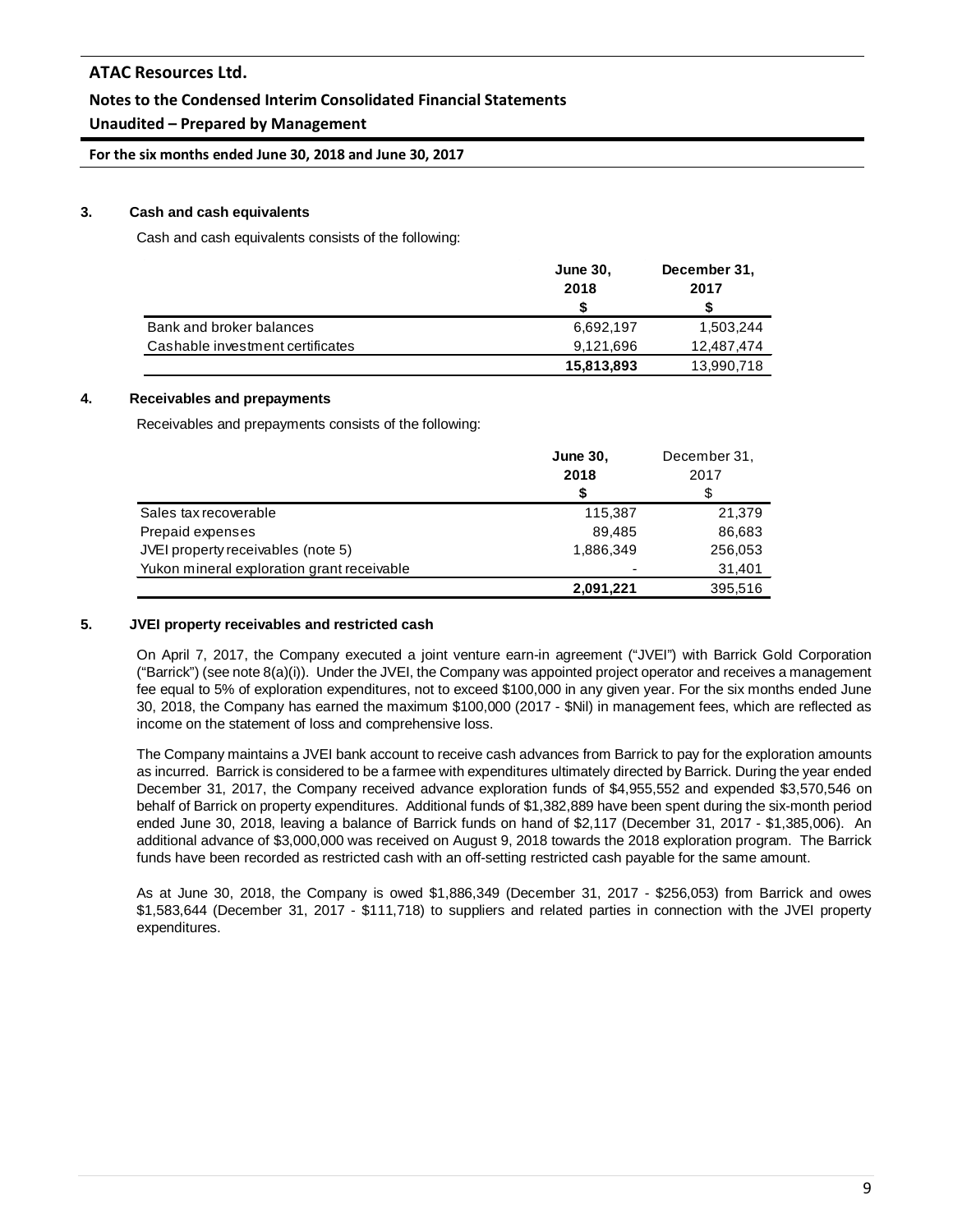### **Notes to the Condensed Interim Consolidated Financial Statements**

## **Unaudited – Prepared by Management**

**For the six months ended June 30, 2018 and June 30, 2017**

### **6. Marketable securities**

Marketable securities consist of various common shares and warrants received on the option of mineral property interests as follows:

|                     | <b>Shares with</b><br>an active<br>market | <b>Shares without</b><br>an active<br>market | <b>Warrants</b> | <b>Total</b> | <b>Total</b><br>gain (loss) |
|---------------------|-------------------------------------------|----------------------------------------------|-----------------|--------------|-----------------------------|
|                     | \$                                        | \$                                           | \$              | \$           | \$                          |
|                     |                                           |                                              |                 |              |                             |
| <u>Cost</u>         |                                           |                                              |                 |              |                             |
| January 1, 2017     | 1,691,834                                 | 10,000                                       | 475,000         | 2,176,834    |                             |
| Additions/disposals |                                           |                                              |                 |              |                             |
| June 30, 2017       | 1,691,834                                 | 10,000                                       | 475,000         | 2,176,834    |                             |
| Fair value          |                                           |                                              |                 |              |                             |
| January 1, 2017     | 1,095,827                                 | 1                                            | 373,338         | 1,469,166    |                             |
| Unrealized gain     | 445,845                                   |                                              | 233,318         | 679,163      | 679,163                     |
| June 30, 2017       | 1,541,672                                 | 1                                            | 606,656         | 2,148,329    | 679,163                     |
| Cost                |                                           |                                              |                 |              |                             |
| January 1, 2018     | 1,691,834                                 |                                              | 475,000         | 2,166,834    |                             |
| Additions/disposals |                                           |                                              |                 |              |                             |
| June 30, 2018       | 1,691,834                                 | -                                            | 475,000         | 2,166,834    |                             |
| Fair value          |                                           |                                              |                 |              |                             |
| January 1, 2017     | 788,002                                   |                                              | 234,816         | 1,022,818    |                             |
| Unrealized loss     | (171, 970)                                |                                              | (45, 577)       | (217, 547)   | (217, 547)                  |
| June 30, 2018       | 616,032                                   | ۰                                            | 189,239         | 805,271      | (217, 547)                  |

The valuation of the shares with an active market has been determined in whole by reference to the bid price of the shares on the TSX-V or Toronto Stock Exchange ("TSX") at each period end date.

The shares without an active market were private company shares received as payment on optioned mineral property interests. The shares were written-down in 2008 to a carrying value of \$1, as no active market existed. During the year ended December 31, 2017, the Company recovered \$9,777 on the windup of that company.

### **7. Subsidiary information**

On July 14, 2010, two wholly-owned subsidiary companies, 0885802 B.C. Ltd. and 0885794 B.C. Ltd. were incorporated under the laws of the Province of British Columbia, Canada to facilitate the possible transfer to them of certain of the Company's mineral property interests. From incorporation to June 30, 2018, neither of the subsidiaries have had any transactions other than to issue nominal \$1 share capital to the Company.

The head offices and records offices of the subsidiaries are the same as the Company, as detailed in note 1.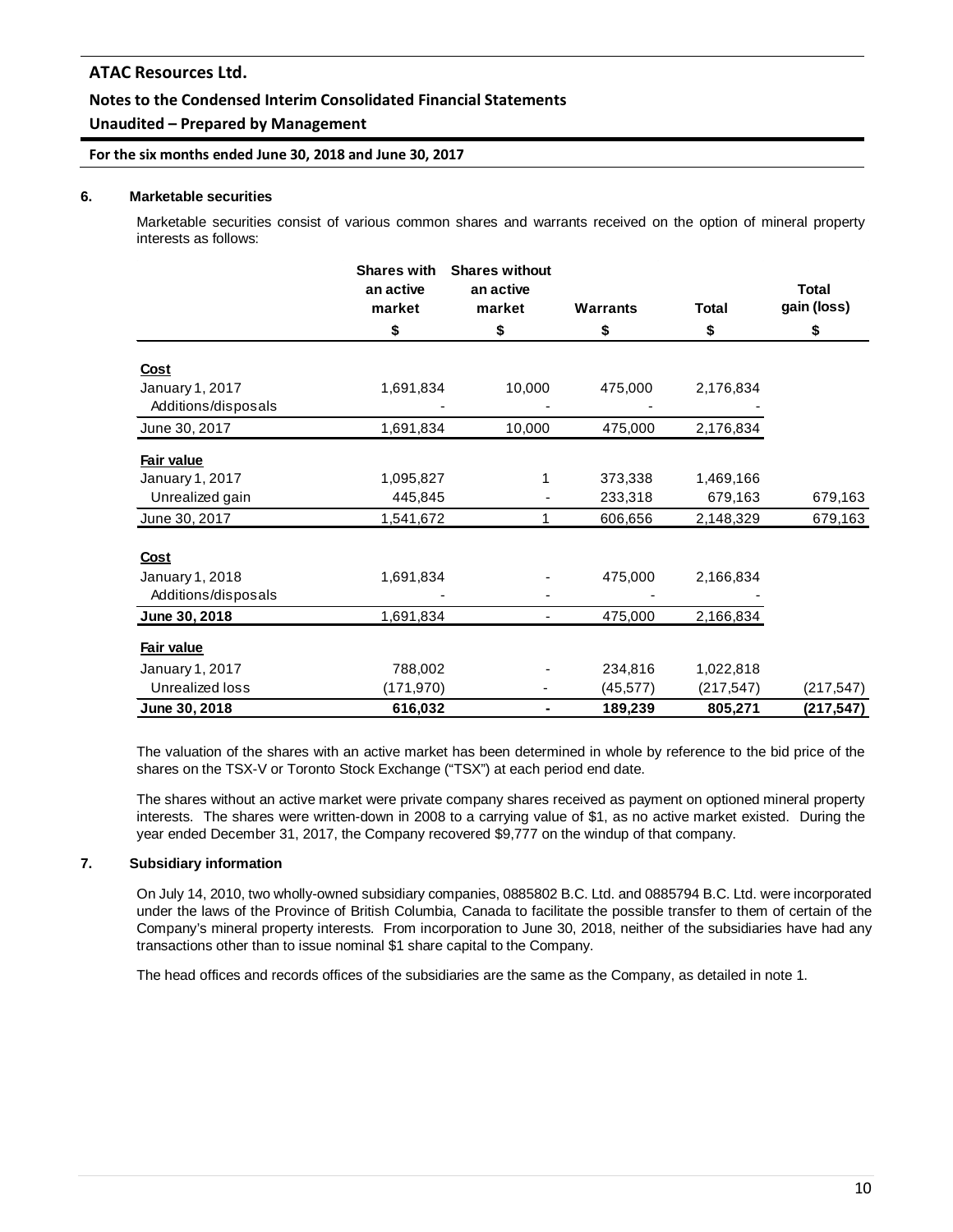### **Notes to the Condensed Interim Consolidated Financial Statements**

## **Unaudited – Prepared by Management**

**For the six months ended June 30, 2018 and June 30, 2017**

### **8. Mineral property interests**

The Company's mineral property interests consist of various exploration stage properties located in the Yukon Territory, Canada. The properties have been grouped into those which are wholly-owned and those which are other interests and royalties. Properties which are in close proximity and could be developed as a single economic unit are grouped into projects.

|                                  | Wholly-     | Other     |             |
|----------------------------------|-------------|-----------|-------------|
|                                  | owned       | interests | Total       |
|                                  | \$          | \$        | \$          |
| January 1, 2017                  | 96,985,836  |           | 96,985,836  |
| Acquisitions/staking/assessments | 99,835      |           | 99,835      |
| Exploration and evaluation       | 2,568,009   |           | 2,568,009   |
| June 30, 2017                    | 99,653,680  |           | 99.653.680  |
|                                  |             |           |             |
| January 1, 2018                  | 104,851,142 |           | 104,851,142 |
| Acquisitions/staking/assessments | 51,686      |           | 51,686      |
| Exploration and evaluation       | 2,793,725   |           | 2,793,725   |
| June 30, 2018                    | 107,696,553 |           | 107,696,553 |

Changes in the project carrying amounts for the six months ended June 30, 2017 and June 30, 2018 are summarized as follows:

| Six months ended June 30, 2017 |                          |                                                       |                                               |                               |  |
|--------------------------------|--------------------------|-------------------------------------------------------|-----------------------------------------------|-------------------------------|--|
|                                | January 1,<br>2017<br>\$ | <b>Acquisitions</b><br>/staking/<br>assessments<br>\$ | <b>Exploration</b><br>and<br>evaluation<br>\$ | <b>June 30,</b><br>2017<br>\$ |  |
| Wholly-owned                   |                          |                                                       |                                               |                               |  |
| projects                       |                          |                                                       |                                               |                               |  |
| Rackla Gold property           |                          |                                                       |                                               |                               |  |
| - Osiris and Orion (1)         | 61,843,223               | 61,823                                                | 2,309,243                                     | 64,214,289                    |  |
| - Rau                          | 34,927,893               |                                                       | 177,098                                       | 35,104,991                    |  |
|                                | 96,771,116               | 61,823                                                | 2,486,341                                     | 99,319,280                    |  |
| Connaught                      | 106,269                  | 20,862                                                | 1,374                                         | 128,505                       |  |
| <b>Idaho Creek</b>             | 19,490                   |                                                       |                                               | 19,490                        |  |
| Panorama                       | 16,110                   |                                                       |                                               | 16,110                        |  |
| Rosy                           | 72,851                   | 17,150                                                | 80,294                                        | 170,295                       |  |
| Total                          | 96,985,836               | 99,835                                                | 2,568,009                                     | 99.653.680                    |  |

(1) The Nadaleen property has been segregated into the Osiris and Orion projects to facilitate the JVEI as discussed in note 8(a)(i).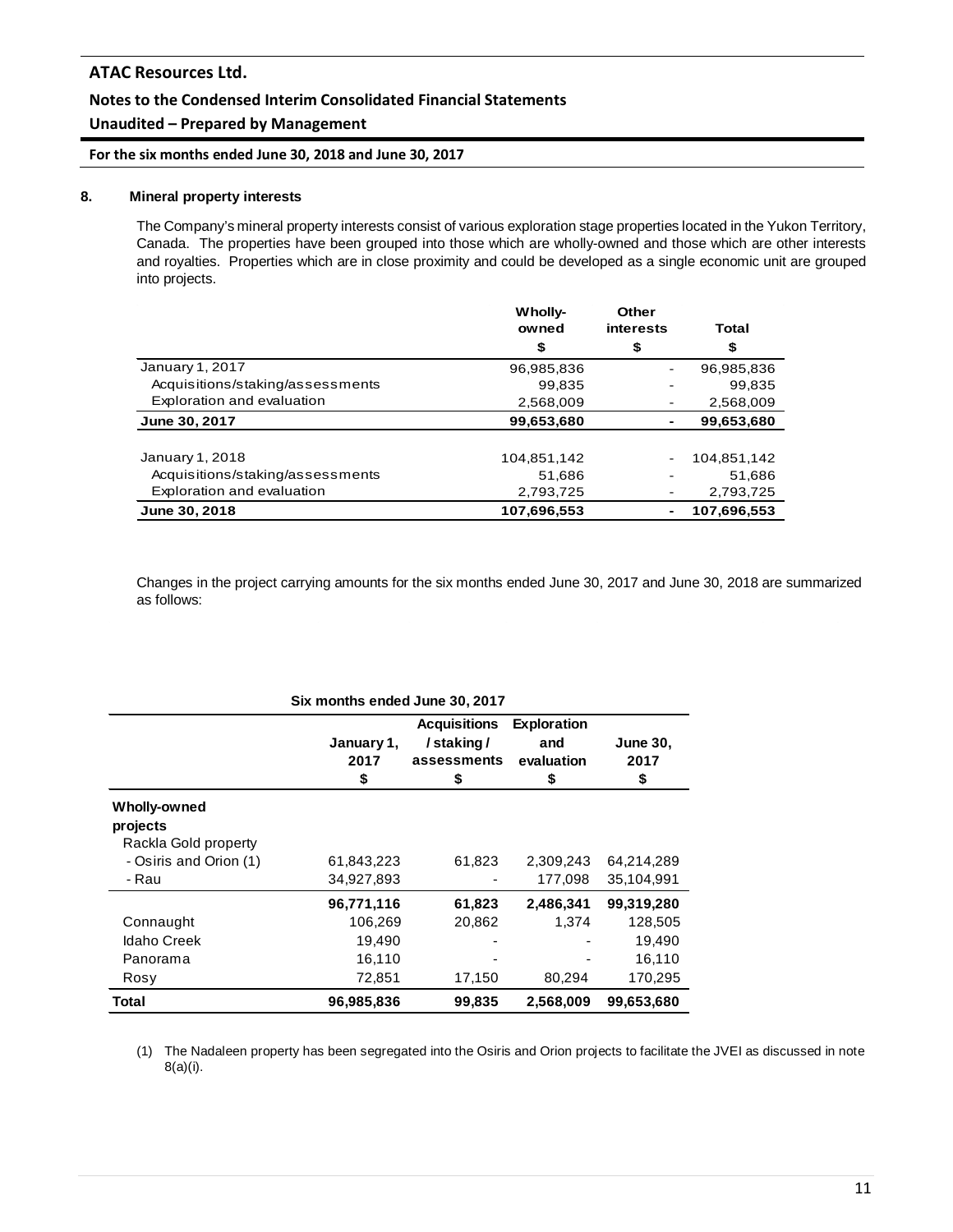## **Notes to the Condensed Interim Consolidated Financial Statements**

# **Unaudited – Prepared by Management**

**For the six months ended June 30, 2018 and June 30, 2017**

### **8. Mineral property interests** (continued)

Exploration and evaluation expenditures on the projects consisted of the following:

|                                                 | Osiris and<br>Orion | Rau     | <b>Others</b>            | Total     |
|-------------------------------------------------|---------------------|---------|--------------------------|-----------|
| For the six months ended June 30, 2017          | \$                  | \$      | \$                       | \$        |
| Assays                                          | 8.487               | 4,332   | 100                      | 12,919    |
| Drilling                                        | 546.991             | 5.400   | ۰                        | 552,391   |
| Field                                           | 238,956             | 9.306   | 8.276                    | 256.538   |
| Helicopter and fixed wing                       | 524,698             | 32.886  | 15.756                   | 573.340   |
| Labour                                          | 671.476             | 97.069  | 52,585                   | 821,130   |
| Resource, engineering and environmental studies |                     | 3.123   | $\overline{\phantom{0}}$ | 3.123     |
| Surveys and consulting                          | 166,612             | 9.890   | 1.160                    | 177,662   |
| Travel and accommodation                        | 152,023             | 15.092  | 3,791                    | 170,906   |
| Total                                           | 2,309,243           | 177.098 | 81.668                   | 2.568.009 |

| Six months ended June 30, 2018    |                          |                                                       |                                               |                               |  |  |
|-----------------------------------|--------------------------|-------------------------------------------------------|-----------------------------------------------|-------------------------------|--|--|
|                                   | January 1,<br>2018<br>\$ | <b>Acquisitions</b><br>/staking/<br>assessments<br>\$ | <b>Exploration</b><br>and<br>evaluation<br>\$ | <b>June 30,</b><br>2018<br>\$ |  |  |
| Wholly-owned                      |                          |                                                       |                                               |                               |  |  |
| projects                          |                          |                                                       |                                               |                               |  |  |
| Rackla Gold property              |                          |                                                       |                                               |                               |  |  |
| - Osiris and Orion <sup>(1)</sup> | 68,420,525               | 32,701                                                | 2,522,970                                     | 70,976,196                    |  |  |
| - Rau                             | 36,048,583               | 17,629                                                | 257,180                                       | 36,323,392                    |  |  |
|                                   | 104,469,108              | 50,330                                                | 2,780,150                                     | 107,299,588                   |  |  |
| Connaught                         | 148,300                  | 1,356                                                 | 6,311                                         | 155,967                       |  |  |
| <b>Idaho Creek</b>                | 19,490                   |                                                       |                                               | 19,490                        |  |  |
| Panorama                          | 16,110                   |                                                       |                                               | 16,110                        |  |  |
| Rosy                              | 198,134                  |                                                       | 7,264                                         | 205,398                       |  |  |
| Total                             | 104,851,142              | 51,686                                                | 2,793,725                                     | 107,696,553                   |  |  |

(1) The current period expenditures include only amounts spent by the Company on its Osiris project and excludes any amounts spend on behalf of Barrick on the Orion project.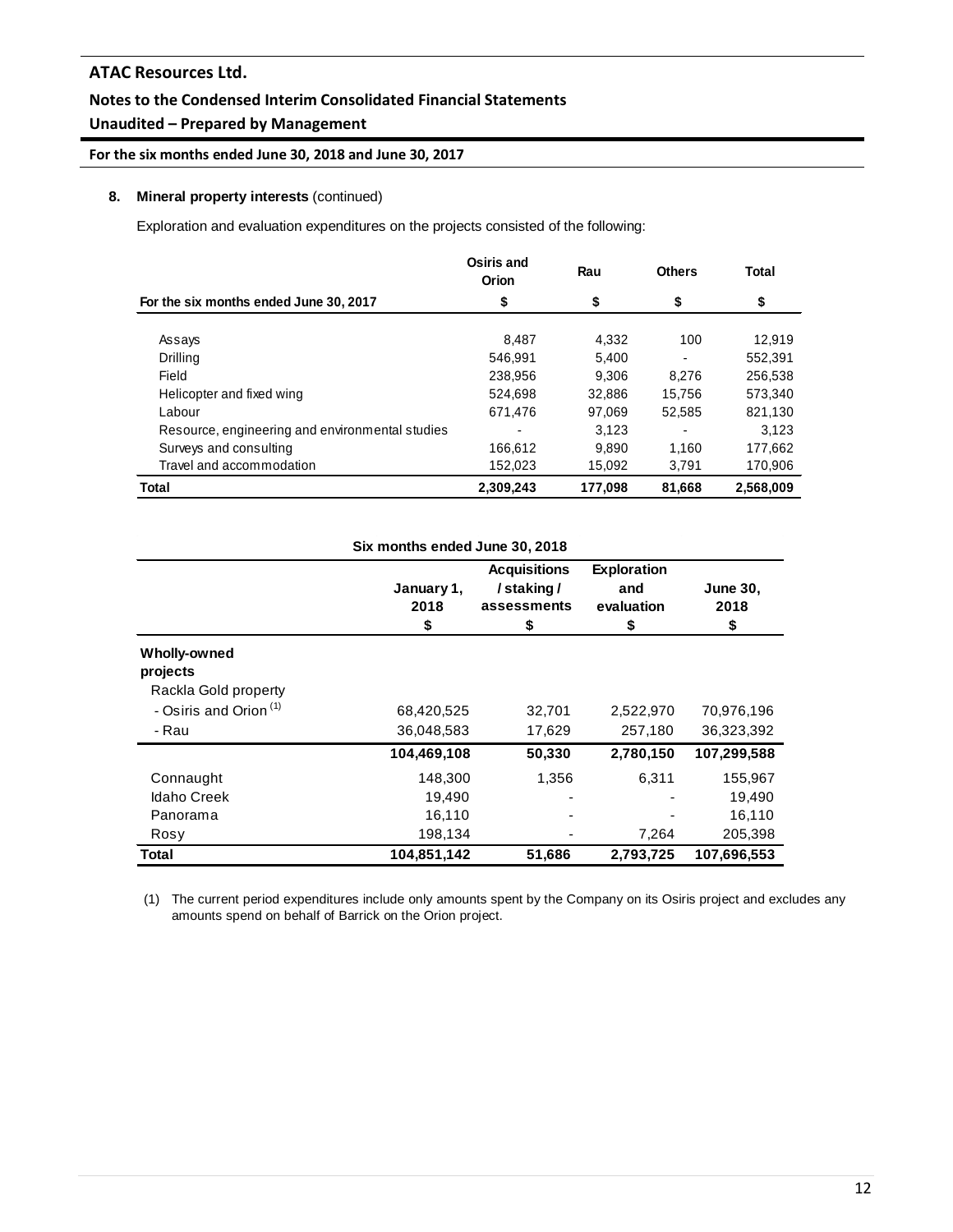## **Notes to the Condensed Interim Consolidated Financial Statements**

## **Unaudited – Prepared by Management**

**For the six months ended June 30, 2018 and June 30, 2017**

### **8. Mineral property interests** (continued)

Exploration and evaluation expenditures on the projects consisted of the following:

|                                                | <b>Osiris</b> | Rau                      | <b>Others</b>            | <b>Total</b> |
|------------------------------------------------|---------------|--------------------------|--------------------------|--------------|
| Six months ended June 30, 2018                 | \$            | \$                       | \$                       | \$           |
|                                                |               |                          |                          |              |
| Assays                                         | 45,606        | 5.217                    | 403                      | 51,226       |
| Drilling                                       | 378,397       | $\overline{\phantom{0}}$ |                          | 378,397      |
| Field                                          | 278,949       | 23,270                   | 72                       | 302,291      |
| Helicopter and fixed wing                      | 571,877       | 71,947                   | ٠                        | 643,824      |
| Labour                                         | 659,290       | 71,362                   | 12,863                   | 743,515      |
| Resource, engineering and enviromental studies | 148,926       | 60,856                   | $\overline{\phantom{0}}$ | 209,782      |
| Surveys and consulting                         | 146,312       | 12,301                   | ٠                        | 158,613      |
| Travel and accommodation                       | 293,613       | 12,227                   | 237                      | 306,077      |
| Total                                          | 2,522,970     | 257,180                  | 13.575                   | 2.793.725    |

### **(a) Wholly-owned projects**

The Company's wholly owned projects are comprised of the rights to explore various mineral claims located in the Yukon Territory, which are at various stages of exploration. They are not subject to any option or sale agreements, except as noted below.

### **(i) Rackla Gold property**

The Rackla Gold property consists of a 100% interest in the various mineral properties located in the Mayo Mining District, Yukon Territory. Cash and common shares totaling \$165,600 have been received under previous Rackla Gold property option agreements.

The Rackla Gold property has been divided into three separate projects, being the Rau project, which hosts the Tiger Gold deposit, and the Osiris and Orion projects, which were previously described as the Nadaleen property.

The Osiris project hosts Carlin-type gold mineralization and will continue to be explored by the Company.

The Orion project is subject to a JVEI, which was executed on April 7, 2017 with Barrick. Under the JVEI, Barrick may acquire a 70% interest in the Company's Orion project, which forms the central part of the Company's Rackla Gold Property, for an aggregate of \$55,000,000 in exploration expenditures.

For a 60% interest, the following exploration expenditures are required:

- \$10,000,000 on or before December 31, 2019 (guaranteed amount);
- \$10,000,000 on or before December 31, 2020; and
- \$15,000,000 on or before December 31, 2021

As at June 30, 2018, Barrick had incurred approximately \$6,536,000 (December 31, 2017 - \$3,570,000) of the guaranteed amount (note 5).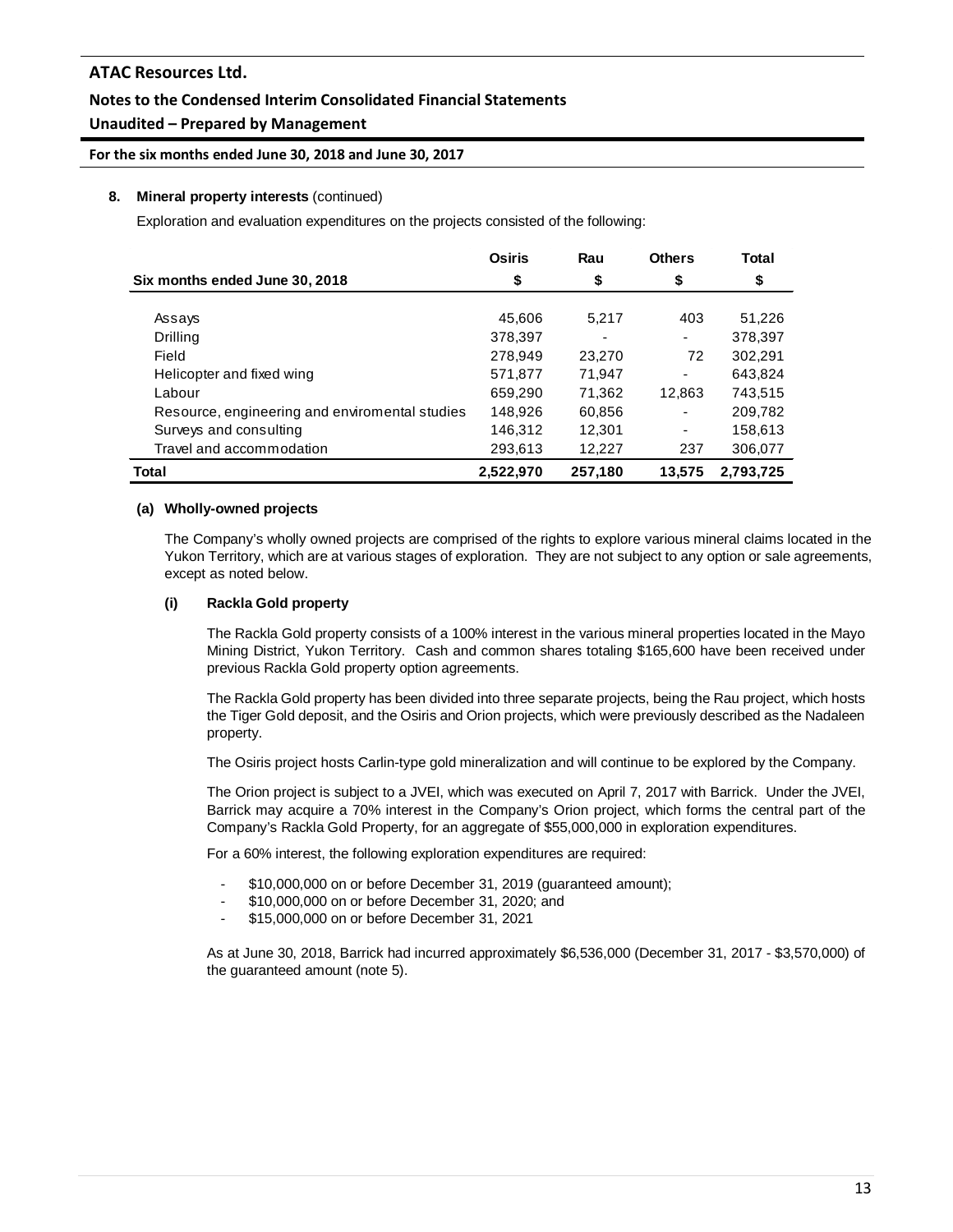## **Notes to the Condensed Interim Consolidated Financial Statements**

## **Unaudited – Prepared by Management**

### **For the six months ended June 30, 2018 and June 30, 2017**

### **8. Mineral property interests** (continued)

### **(a) Wholly-owned projects** (continued)

### **(i) Rackla Gold property** (continued)

Should Barrick withdraw from the JVEI at any time after incurring the guaranteed \$10,000,000 in exploration expenditures, but prior to incurring an aggregate of \$35,000,000, Barrick will not acquire any interest in the project. If Barrick completes \$35,000,000 in exploration expenditures, the Company will establish a joint venture with Barrick, with interests of 40% and 60%, respectively.

Barrick is entitled to acquire an additional 10% interest by incurring additional exploration expenditures of \$20,000,000 on or before December 31, 2026, for an aggregate interest of 70%.

If Barrick does not exercise its right to acquire the additional 10% interest, the Company will have the right to purchase a 10.1% interest from Barrick, giving the Company a 50.1% interest and Barrick a 49.9% interest.

If either of the Company's or Barrick's joint venture interest is reduced to 10% or less, that party's interest in the Orion project will convert to a sliding-scale net smelter return royalty ("NSR") on gold.

During the year ended December 31, 2017, the Company completed a flow-through private placement consisting of the issue of 16,684,800 flow-through common shares at a price of \$0.50 each for gross proceeds of \$8,342,400. Barrick became the ultimate owner of the shares, which increased their shareholdings in the Company to approximately 19.9% from 9.2%, and Barrick was given the right to maintain its 19.9% interest by participating pro-rata in any future equity financings by the Company (note 10).

#### **(ii) Connaught project**

The Connaught project consists of a 100% interest in the CN, NC and OM mineral claims located in the Dawson Mining District, Yukon Territory.

Cash and common shares totaling \$252,500 were received in 2009 for a 50% sale of the project, which was repurchased in 2012 by issuing common shares having a value of \$182,250.

#### **(iii) Idaho Creek project**

The Idaho Creek project consists of a 100% interest in the Idaho mineral claims located in the Whitehorse Mining District, Yukon Territory.

Cash and common shares totaling \$269,413 have been received under previous option agreements.

#### **(iv) Panorama project**

The Panorama project consists of a 100% interest in the Aussie mineral claims located in the Dawson Mining District, Yukon Territory. The claims are subject to a 3% NSR on all commercial production from the claims.

Cash and common shares totaling \$328,400 have been received under previous option agreements.

#### **(v) Rosy project**

The Rosy project consists of a 100% interest in the Rosy and Sam mineral claims located in the Whitehorse Mining District, Yukon Territory.

Cash and common shares totaling \$167,000 have been received under previous option agreements.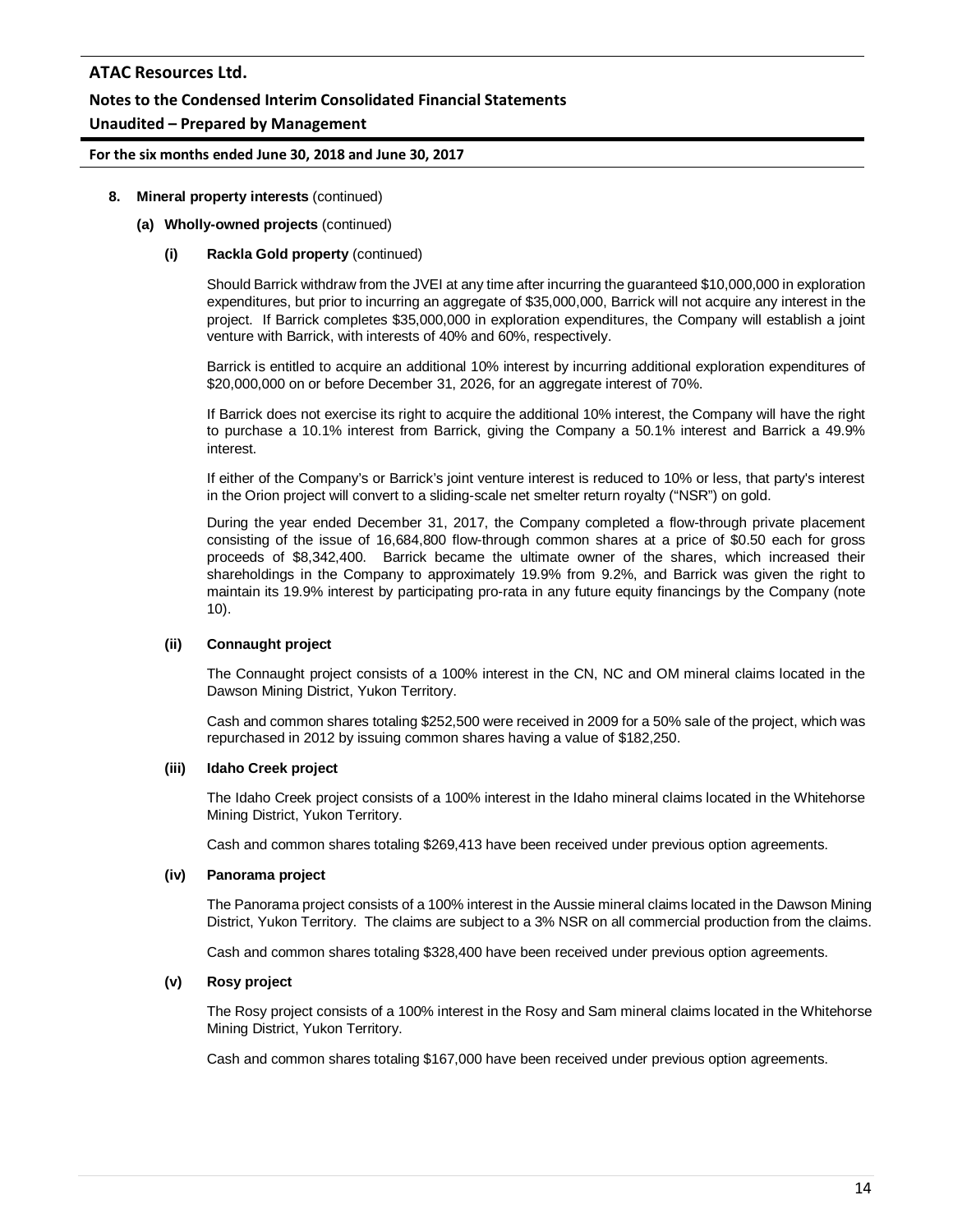### **Notes to the Condensed Interim Consolidated Financial Statements**

### **Unaudited – Prepared by Management**

#### **For the six months ended June 30, 2018 and June 30, 2017**

#### **8. Mineral property interests** (continued)

#### **(b) Royalty interests**

The Company has a 1% NSR on the Golden Revenue, Nitro, Seymour and Dawson Gold properties located in the Dawson and Whitehorse Mining Districts, Yukon Territory.

#### **9. Reclamation deposit**

The reclamation deposit is comprised of a cashable guaranteed investment certificate with a one-year term. It is pledged to the Yukon Government to ensure specified properties are properly restored after exploration. Management has determined that the Company has no material reclamation work related to the properties requiring the deposit.

#### **10. Share capital**

The authorized share capital of the Company consists of unlimited common shares without par value, and unlimited Class "A" preferred shares with a par value of \$1.00 each. All issued shares are fully paid.

#### **Transactions for the issue of share capital during the six months ended June 30, 2018:**

The Company issued 50,000 common shares on the exercise of options for proceeds of \$15,500. In addition, \$9,448 representing the fair value of the options on initial vesting was re-allocated from contributed surplus to share capital.

On May 25, 2018, the Company completed a flow-through private placement consisting of the issue of 7,556,700 flowthrough common shares at a price of \$0.60 each for gross proceeds of \$4,534,020. The flow-through shares were issued at a premium to the trading value of the Company's common shares, which is a reflection of the value of the income tax write-offs that the Company will renounce to the flow-through shareholders. The premium was determined to be \$151,134 and has been recorded as a reduction of share capital. An equivalent flow-through share premium liability was recorded which is being reversed pro-rata as the required exploration expenditures are completed (see note 16).

Finders' fees totaling \$328,885 were incurred in respect of the placement, including the issue of 437,441 finders' warrants having a fair value of \$61,500. Legal and filing fees amounted to \$37,670 and have been included with the finders' fees and recorded as a share issue cost and deducted from share capital net of deferred income tax benefits of \$82,365.

As discussed below, Barrick had the right to participate in the financing to maintain its 19.9% interest in the Company, but opted not to participate.

#### **Transactions for the issue of share capital during the six months ended June 30, 2017:**

The Company issued 75,000 common shares on the exercise of options for proceeds of \$23,250. In addition, \$14,172 representing the fair value of the options on initial vesting was re-allocated from contributed surplus to share capital.

On May 3, 2017, the Company completed a flow-through private placement consisting of the issue of 16,684,800 flowthrough common shares at a price of \$0.50 each for gross proceeds of \$8,342,400. No flow-through premium was recognized in connection with the financing. The flow-through shares formed part of a tax-assisted structured transaction, with Barrick becoming the ultimate owner. This increased Barrick's shareholdings in the Company to approximately 19.9% from 9.2%, and Barrick was given the right to maintain its 19.9% interest by participating pro-rata in any future equity financings by the Company. The flow-through funds were spent on properties other than the Orion project.

No finder's fees were paid in respect of the placement. Legal and filing fees amounted to \$41,592 and were recorded as a share issue cost and deducted from share capital net of deferred income tax benefits of \$10,814.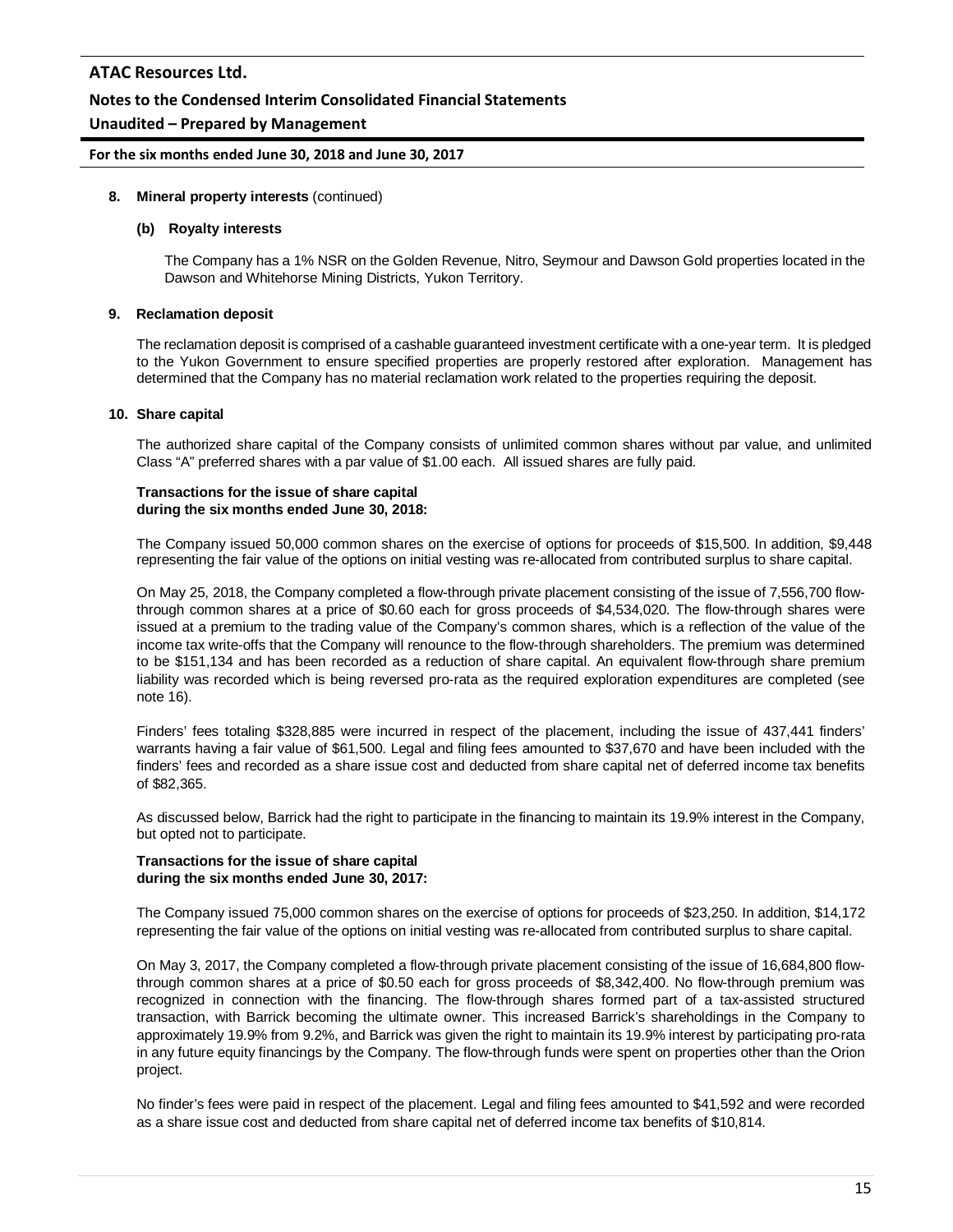**For the six months ended June 30, 2018 and June 30, 2017**

#### **10. Share capital** (continued)

#### **Common share rights**

The Company has a "Rights Plan" under which one right is issued for each issued and outstanding common share of the Company. Each right entitles the holder to purchase from the Company one common share at a price equal to onehalf the market price for each common share of the Company, subject to certain anti-dilutive adjustments. The rights are exercisable only if the Company receives an unacceptable take-over bid as defined in the Rights Plan. The current Rights Plan was replaced with a new Rights Plan at the May 2017 annual shareholders' meeting and will remain in effect until the annual shareholders' meeting in 2020. As at June 30, 2018, there were 147,468,577 rights outstanding (December 31, 2017 – 139,861,877).

#### **Stock options**

The Company has an incentive stock option plan (the "Plan"), under which the maximum number of stock options issued cannot exceed 10% of the Company's currently issued and outstanding common shares. The exercise period for any options granted under the Plan cannot exceed ten years. The exercise price of options granted under the Plan cannot be less than the "discounted market price" of the common shares (defined as the last closing market price of the Company's common shares immediately preceding the issuance of a news release announcing the granting of the options, less a discount of from 15% to 25%), unless otherwise agreed to by the Company and accepted by the TSX-V.

A participant who is not a consultant conducting investor relations activities, who is granted an option under the plan with exercise prices at or above "Market Price" will have their options vest immediately, unless otherwise determined by the Board of Directors. A participant who is granted an option under the plan with exercise prices below "Market Price" will become vested with the right to exercise one-sixth of the option upon conclusion of every three months subsequent to the grant date. A participant who is a consultant conducting investor relations activities who is granted options under the plan will become vested with the right to exercise one-quarter of the options upon conclusion of every three months subsequent to the grant date.

A summary of the status of the Company's stock options as at June 30, 2018 and December 31, 2017 and changes during the period and year ended is as follows:

|                                               | Six months ended<br>June 30, 2018       |      | Year ended<br>December 31, 2017 |                                    |
|-----------------------------------------------|-----------------------------------------|------|---------------------------------|------------------------------------|
|                                               | Weighted<br>Options<br>average exercise |      | Options                         | Weighted average<br>exercise price |
|                                               | #                                       | \$   | #                               | \$                                 |
| Options outstanding, beginning of period/year | 11,170,000                              | 0.79 | 8,500,000                       | 0.85                               |
| Granted                                       | 3,415,000                               | 0.55 | 3,115,000                       | 0.55                               |
| Exercised                                     | (50,000)                                | 0.31 | (355,000)                       | 0.31                               |
| Expired/cancelled                             | (2,440,000)                             | 1.53 | (90,000)                        | 0.87                               |
| Options outstanding, end of period/year       | 12,095,000                              | 0.57 | 11,170,000                      | 0.79                               |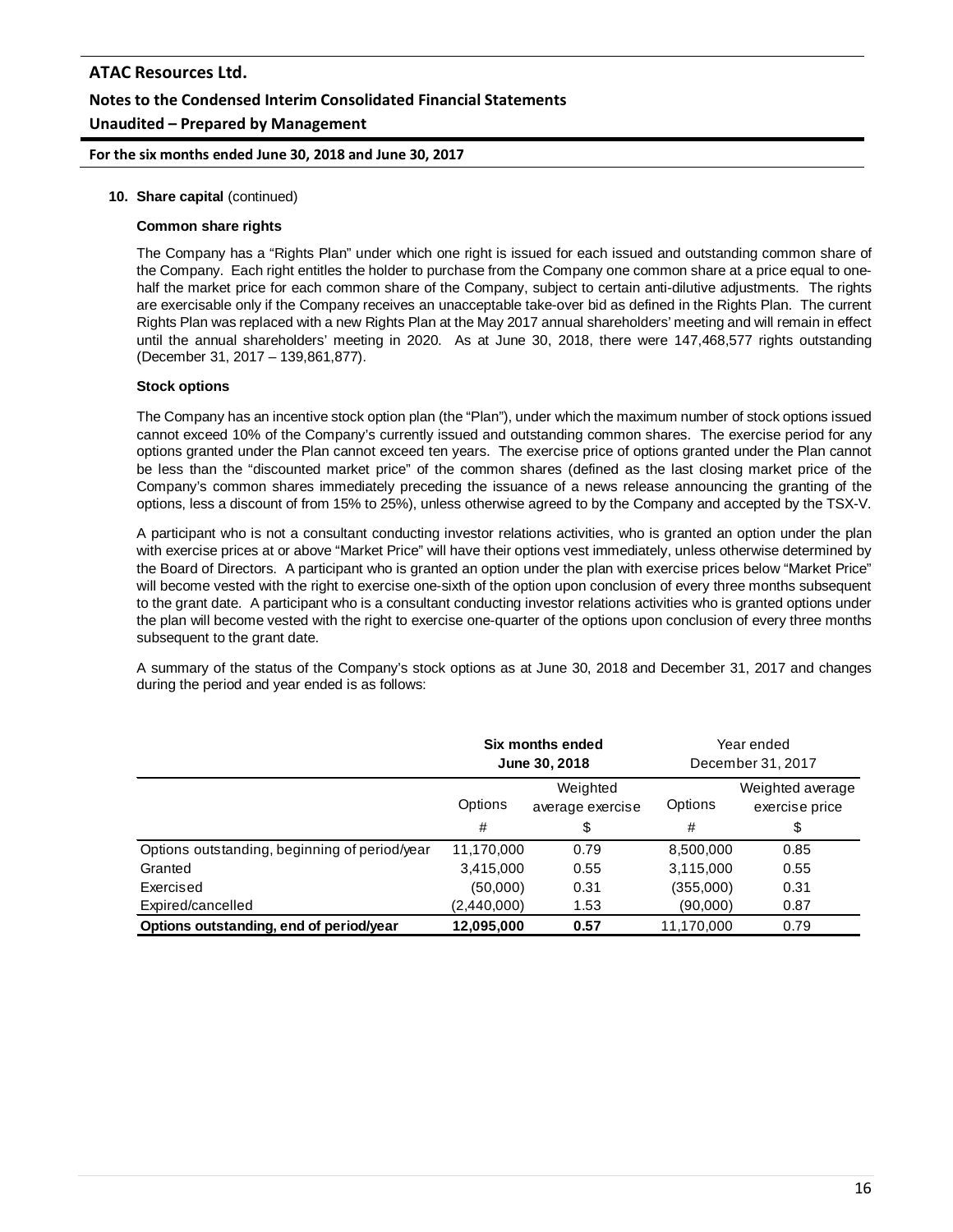# **Notes to the Condensed Interim Consolidated Financial Statements Unaudited – Prepared by Management**

**For the six months ended June 30, 2018 and June 30, 2017**

### **10. Share capital** (continued)

### **Stock options** (continued)

As at June 30, 2018, the Company has stock options outstanding and exercisable as follows:

|     | Options<br>outstanding<br># | Options<br>exercisable<br># | Exercise<br>price<br>\$ | Expiry date      |
|-----|-----------------------------|-----------------------------|-------------------------|------------------|
|     | 1,905,000                   | 1,905,000                   | 0.75                    | February 3, 2019 |
|     | 1,550,000                   | 1,550,000                   | 0.75                    | January 23, 2020 |
| (1) | 2,010,000                   | 2,010,000                   | 0.31                    | January 21, 2021 |
|     | 250,000                     | 250,000                     | 0.76                    | June 7, 2021     |
| (2) | 2,965,000                   | 2,965,000                   | 0.55                    | May 26, 2022     |
|     | 3,165,000                   | 791,250                     | 0.55                    | February 1, 2023 |
|     | 250,000                     | 62,500                      | 0.53                    | March 1, 2023    |
|     | 12,095,000                  | 9,533,750                   |                         |                  |

(1) 20, 000 of these options subsequently expired for a related company employee leaving employment.

(2) 25, 000 of these options subsequently expired for a related company employee leaving employment.

The following table summarizes information about the stock options outstanding at June 30, 2018:

| Range of<br>prices | Options<br># | Weighted average<br>remaining life<br>vears | Weighted average<br>exercise price |
|--------------------|--------------|---------------------------------------------|------------------------------------|
| $0.31 - 0.55$      | 8,390,000    | 3.87                                        | 0.49                               |
| $0.75 - 0.76$      | 3,705,000    | 1.16                                        | 0.75                               |
|                    | 12,095,000   | 3.04                                        | 0.57                               |

During the six months ended June 30, 2018, 3,415,000 stock options (2017 – 3,115,000) were granted to Officers, Directors, related company employees and consultants. The Company has recorded the fair value of all options granted using the Black-Scholes option pricing model. Share-based payment costs were calculated using the following weighted average assumptions: expected life of options - five years (2017 – five years), stock price volatility – 78.61% (2017 – 71.49%), no dividend yield (2017 – nil), and a risk-free interest rate yield – 2.12% (0.94%). The fair value is particularly impacted by the Company's stock price volatility, determined using data from the previous five years.

Using the above assumptions, the fair value weighted average of options granted during the six months ended June 30, 2018, was \$0.34 per option (2017 – \$0.34), for a total of \$1,146,541 (2017 - \$1,053,412). The total share-based payment expense for the six months ended June 30, 2018 was \$806,049 (2017 - \$52,763), which is presented as an operating expense, and includes only options that vested during the periods.

During the six months ended June 30, 2018, 1,830,000 options (2017 – nil), expired unexercised. As a result, the original share-based payments expense of \$2,427,036 (2017 - \$nil) was reversed from contributed surplus and credited to deficit.

During the six months ended June 30, 2018, 610,000 stock options (2017 – 90,000), were cancelled. As a result, the original share-based payments expense of \$257,928 (2017 - \$51,125) has been reversed from contributed surplus and credited to deficit.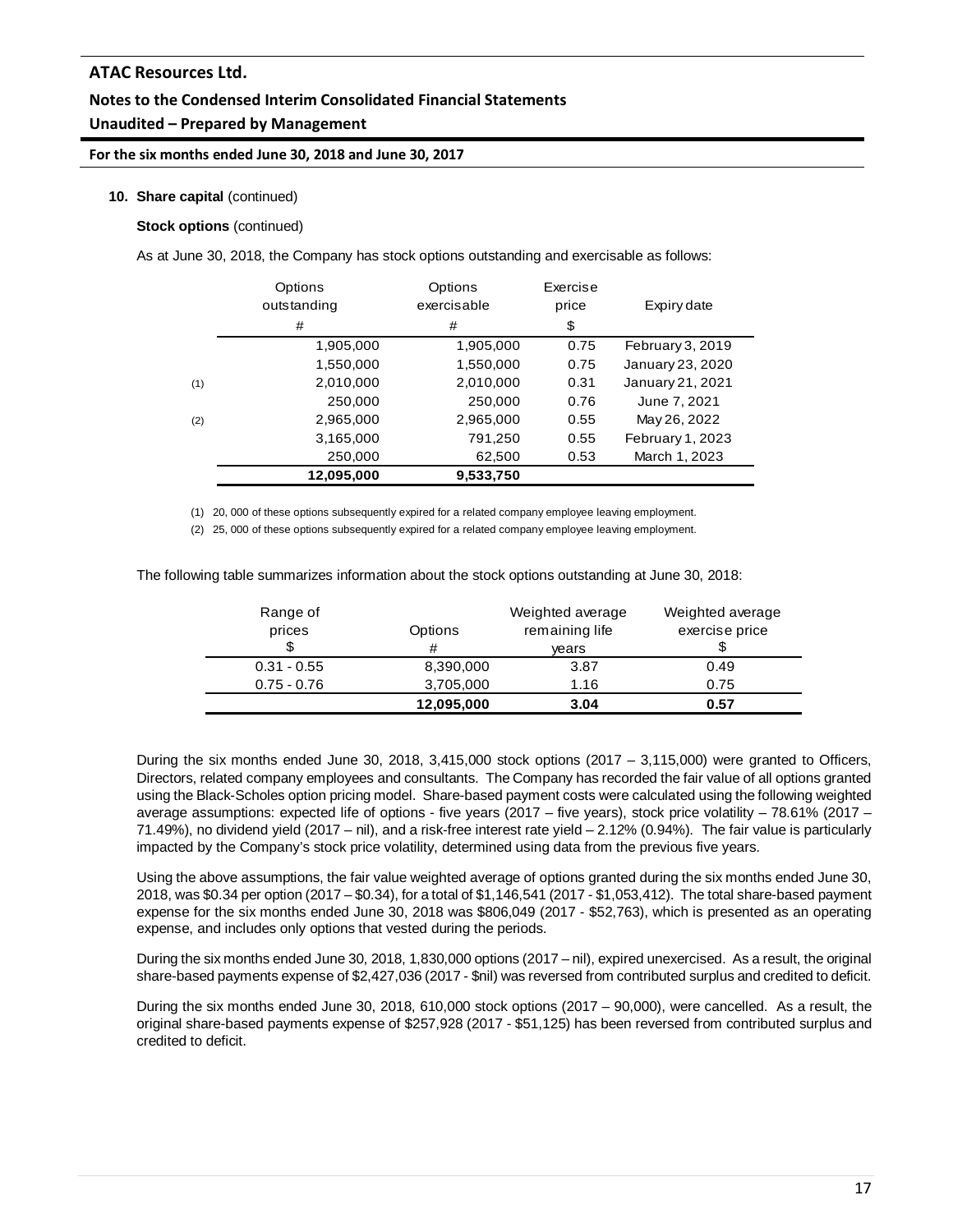**For the six months ended June 30, 2018 and June 30, 2017**

#### **10. Share capital** (continued)

#### **Warrants**

As an incentive to complete private placements the Company may issue units which include common shares and common share purchase warrants. Using the residual value method, the Company determines whether a value should be allocated to the warrants attached to the units sold in completed private placements.

Finders' warrants may be issued as a private placement share issue cost and are valued using the Black-Scholes option pricing model. During the six months ended June 30, 2018, the Company granted 437,441 finders' warrants in connection with a flow-through financing completed. The value of the warrants was determined to be \$61,500 using the Black-Scholes option pricing model with the following weighted average assumptions: expected life of warrants - one year, stock price volatility – 62.38%, no dividend yield, and a risk-free interest rate yield – 1.92%.

A summary of the status of the Company's warrants as at June 30, 2018 and December 31, 2017 and changes during the period and year then ended is as follows:

|                                                | Six months ended<br>June 30, 2018 |                          | Year ended<br>December 31, 2017 |                          |
|------------------------------------------------|-----------------------------------|--------------------------|---------------------------------|--------------------------|
|                                                | Warrants                          | Exercise price           | Warrants                        | Exercise price           |
|                                                | #                                 |                          | #                               |                          |
| Warrants outstanding, beginning of period/year | $\overline{\phantom{a}}$          | $\overline{\phantom{a}}$ |                                 | $\overline{\phantom{0}}$ |
| Granted                                        | 437.441                           | 0.60                     |                                 | -                        |
| Warrants outstanding, end of period/year       | 437,441                           | 0.60                     |                                 | $\overline{\phantom{0}}$ |

As at June 30, 2018, the Company has 437,441 warrants outstanding, exercisable at \$0.60 for a period expiring May 25, 2019.

#### **Contributed surplus**

Contributed surplus includes the accumulated fair value of stock options recognized as share-based payments and the fair value of finders' warrants issued on private placements. Contributed surplus is increased by the fair value of these items on vesting and is reduced by corresponding amounts when the options or warrants expire or are exercised or cancelled.

#### **11. (Loss) earnings per share**

The calculation of basic and diluted (loss) earnings per share for the six months ended June 30, 2018 was based on the loss of \$1,933,404 (2017 - \$394,648) and a weighted average number of common shares outstanding of 141,407,961 (2017 – 125,619,544)

As at June 30, 2018 and June 30, 2017, all stock options and warrants were excluded from the diluted weighted average number of shares calculation, as their effect would have been anti-dilutive.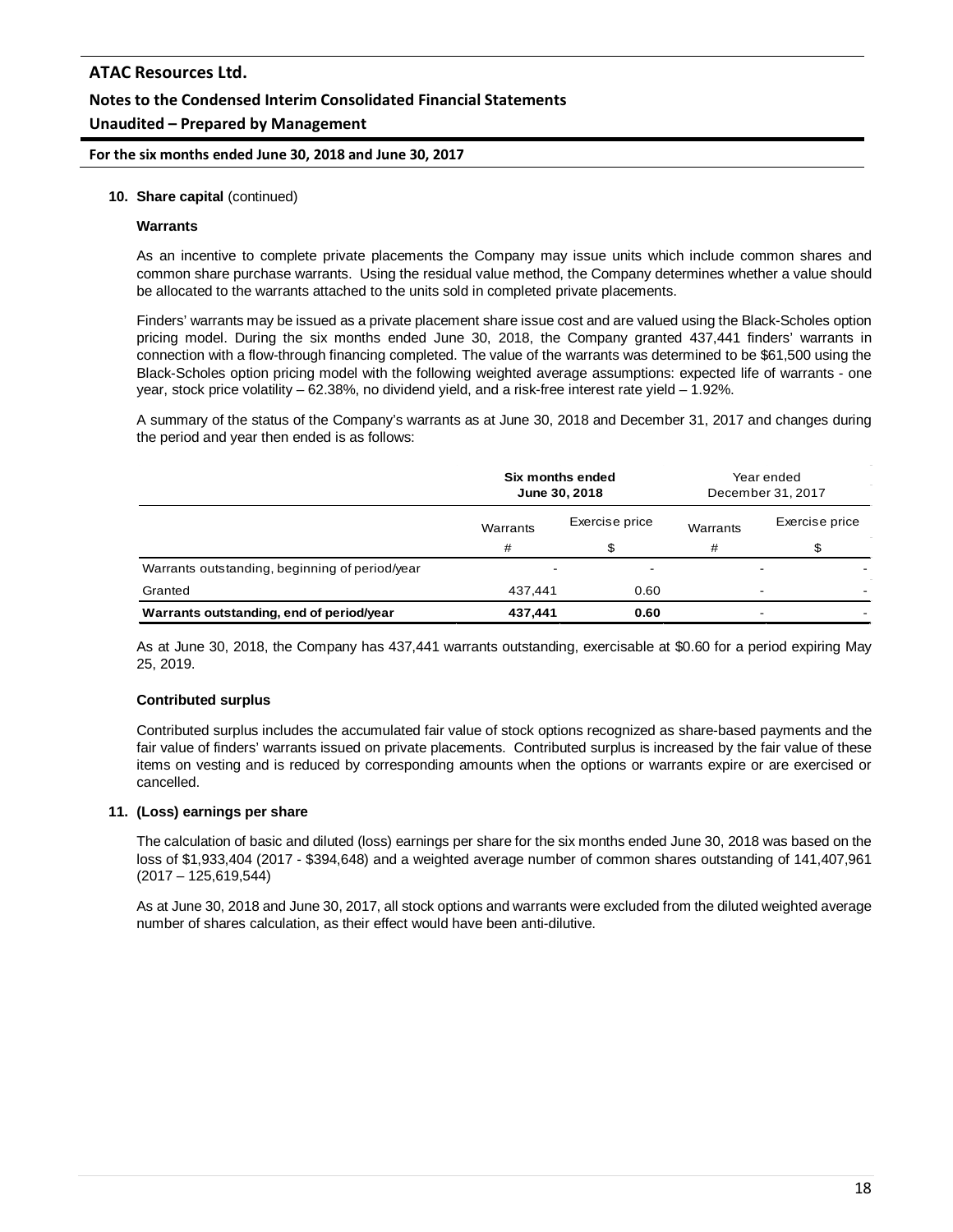# **ATAC Resources Ltd. Notes to the Condensed Interim Consolidated Financial Statements Unaudited – Prepared by Management**

**For the six months ended June 30, 2018 and June 30, 2017**

#### **12. Related party payables and transactions**

A number of key management personnel and Directors hold positions in other entities that result in them having control or significant influence over the financial or operating policies of those entities. There were no loans to key management personnel or Directors, or entities over which they have control or significant influence during the six months ended June 30, 2018 or June 30, 2017.

Graham Downs, the Company's President and CEO and Matthew Keevil, the Company's Vice-president of Corporate Affairs, receive monthly salaries and incentive stock options. All other key management personnel and Directors receive no salaries, non-cash benefits (other than incentive stock options), or other remuneration directly from the Company, other than noted below, and there are no employment contracts with them that cannot be terminated without penalty on thirty days advance notice. Key management personnel and Directors participate in the Company's stock option plan.

During the six months ended June 30, 2018, 2,850,000 stock options  $(2017 - 2,200,000)$  were granted to key management personnel and Directors having a fair value on issue of \$1,040,691 (2017 - \$743,983). The options granted are exercisable at \$0.55 and \$0.53 until February 1, 2023 and March 1, 2023, and vest over one-year periods ending February 1, 2019 and March 1, 2019.

During the six months ended June 30, 2018, 1,600,000 management personnel and Director stock options having a fair value on issue of \$2,152,287, were surrendered and cancelled. No management personnel or Director stock options were cancelled or surrendered during the six months ended June 30, 2017.

The Company transacted with the following related parties:

- **(a)** Archer Cathro is a geological consulting firm that is a related party through its management contracts, which confer significant influence over operations. Charges are for property location, acquisition, exploration, management, accounting and office rent and administration. The charges by Archer Cathro include the services of Julia Lane, who is the Vice-president of Exploration, and a minority shareholder of Archer Cathro.
- **(b)** Glenn Yeadon is a Director and the Company's Secretary. He controls Glenn R. Yeadon Personal Law Corporation ("Yeadon Law Corp."), which provides the Company with legal services.
- **(c)** Larry Donaldson is the Company's CFO. He is a partner of Donaldson Grassi, Chartered Professional Accountants, a firm in which he has significant influence. Donaldson Grassi provides the Company with accounting and tax services.
- **(d)** Douglas Goss is a Director and the Company's Chairman of the Board. He controls Douglas O. Goss Professional Corporation ("D. Goss Corporation"), which provides consulting services to the Company.
- **(e)** Ian Talbot is the Company's COO. He provides the Company with management services.
- **(f)** Robert Carne is a Company Director. He controls Carvest Holdings Ltd. ("Carvest"), which provides geological consulting services to the Company.
- **(g)** Graham Downs is the Company's President and CEO. He is paid a monthly salary and benefits for his services.
- **(h)** Bruce Kenway is a Company Director. He is a partner in Kenway Mack Slusarchuk Stewart LLP ("Kenway Mack"). Effective April 1, 2017, he is being compensated for his monthly advisory services as Chairman of the Audit Committee. The services are being rendered through Kenway Mack.
- **(i)** Matthew Keevil is the Company's Vice-president of Corporate Affairs. Effective March 1, 2018, he is paid a monthly salary and benefits for his services.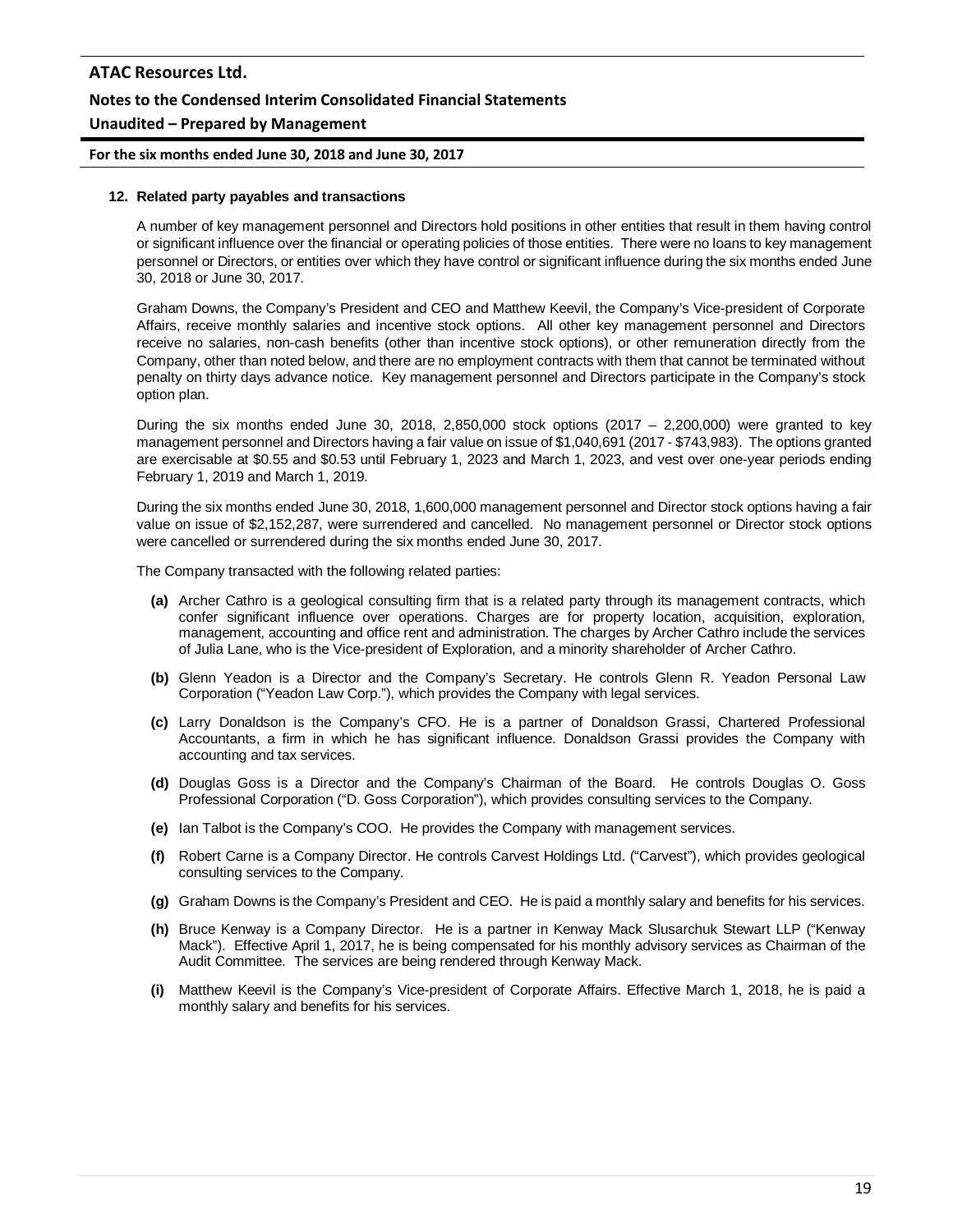## **Notes to the Condensed Interim Consolidated Financial Statements**

## **Unaudited – Prepared by Management**

### **For the six months ended June 30, 2018 and June 30, 2017**

### **12. Related party payables and transactions** (continued)

The aggregate value of transactions and outstanding balances with key management personnel and Directors and entities over which they have control or significant influence were as follows:

|                             | <b>Transactions</b><br>6 months ended 6 months ended | Transactions | <b>Balance</b><br>outstanding | <b>Balance</b><br>outstanding |
|-----------------------------|------------------------------------------------------|--------------|-------------------------------|-------------------------------|
|                             | <b>June 30,</b>                                      | June 30,     | <b>June 30,</b>               | December 31,                  |
|                             | 2018                                                 | 2017         | 2018                          | 2017                          |
|                             | \$                                                   | \$           | \$                            | \$                            |
| Archer, Cathro              |                                                      |              |                               |                               |
| - geological services       | 966,838                                              | 1,055,467    | 1,859,038                     | 48,941                        |
| - office and administration | 46,154                                               | 94,607       | 99,987                        | 14,121                        |
|                             | 1,012,992                                            | 1,150,074    | 1,959,025                     | 63,062                        |
| Carvest                     | 2,175                                                | 10,270       |                               |                               |
| Yeadon Law Corp.            | 46,123                                               | 35,871       | 31,231                        | 5,561                         |
| Donaldson Grassi            | 24,000                                               | 32,860       | 10,500                        | 15,000                        |
| D. Goss Corporation         | 21,000                                               | 21,000       |                               | 3,675                         |
| <b>Graham Downs</b>         | 116,419                                              | 116,366      |                               |                               |
| lan Talbot                  | 21,000                                               | 21,000       |                               | 2,297                         |
| Kenway Mack                 | 6,000                                                | 3,000        |                               | 3,150                         |
| Matthew Keevil              | 46,493                                               |              |                               |                               |
|                             | 1,296,202                                            | 1,390,441    | 2,000,756                     | 92,745                        |

All related party balances are unsecured and are due within thirty days without interest.

The transactions with the key management personnel and Directors are included in operating expenses as follows:

- **(a)** Consulting fees
	- Includes the consulting fees paid to Director, Douglas Goss, charged to the Company by D. Goss Corporation.
	- Includes the advisory services paid to Director, Bruce Kenway, charged to the Company by Kenway Mack.
- **(b)** Management, administration and corporate development fees
	- Includes the services of Company's COO, Ian Talbot.
	- Includes charges by Archer Cathro for administrative and investor relations personnel.
- **(c)** Salaries and benefits
	- Includes the salaries and benefits of the Company's President and CEO, Graham Downs and Vice-president of Corporate Affairs, Matthew Keevil.
- **(d)** Office rent
	- Charged by Archer Cathro
- **(e)** Professional fees
	- Includes the legal services of the Company's Secretary, Glenn Yeadon, charged to the Company by Yeadon Law Corporation.
	- Includes the accounting services of Company's CFO, Larry Donaldson, charged to the Company by Donaldson Grassi.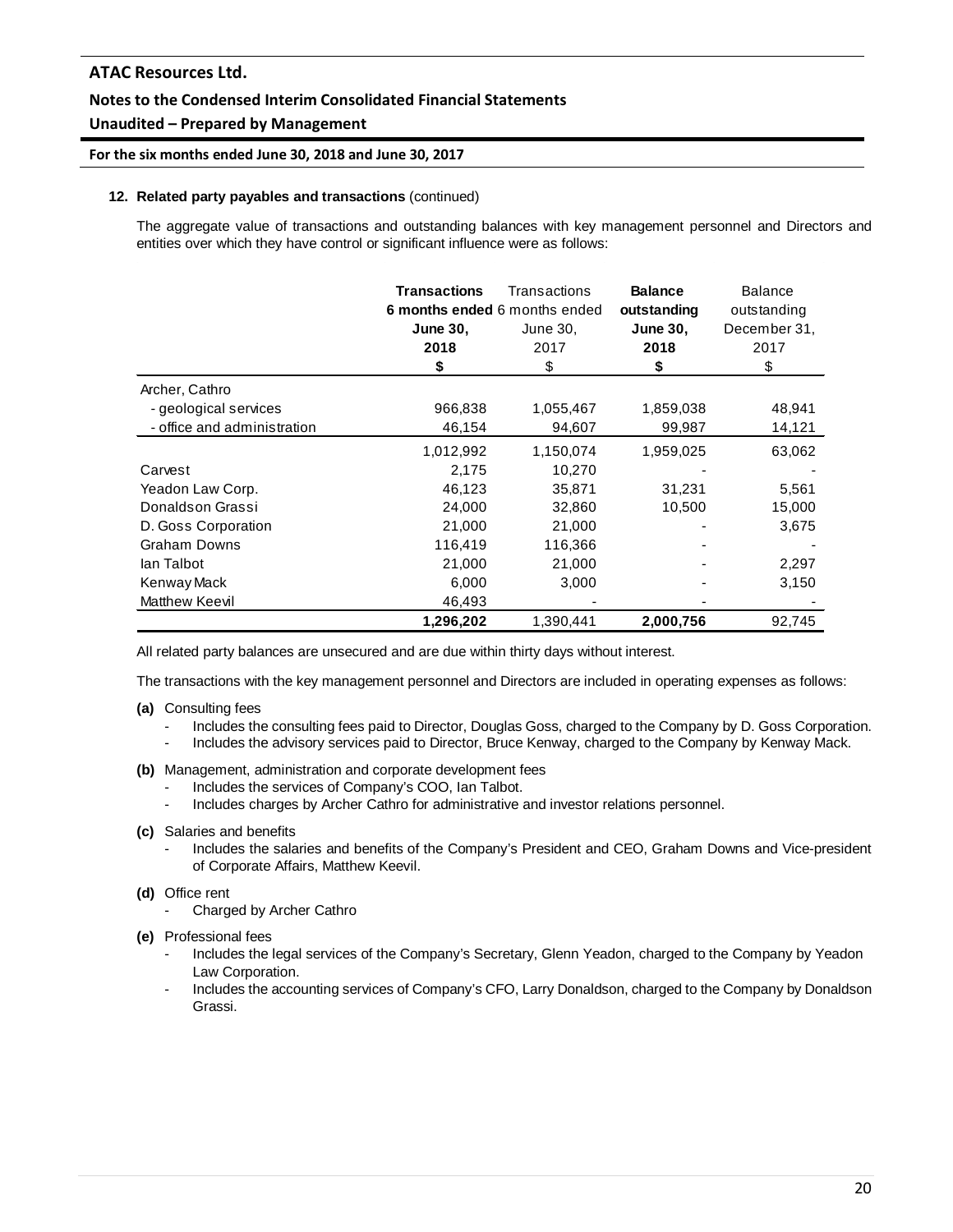## **Notes to the Condensed Interim Consolidated Financial Statements**

## **Unaudited – Prepared by Management**

**For the six months ended June 30, 2018 and June 30, 2017**

### **13. Income Taxes**

Income tax recovery (expense) for the six months ended June 30, 2018 and June 30, 2017 varies from the amount that would be computed from applying the combined federal and provincial income tax rate to (loss) income before income taxes as follows:

|                                                                     | <b>June 30.</b> | June 30,   |
|---------------------------------------------------------------------|-----------------|------------|
|                                                                     | 2018            | 2017       |
|                                                                     | \$              | \$         |
| (Loss) income before income taxes                                   | (1,374,276)     | 185,740    |
| Statutory Canadian corporate tax rate                               | 27.0%           | 26.0%      |
| Anticipated income tax recovery (expense)                           | 371,055         | (48, 292)  |
| Change in tax resulting from:                                       |                 |            |
| Unrecognized items for tax purposes                                 | (184, 603)      | 74,578     |
| Tax benefits renounced/to be renounced on flow-through expenditures | (745,580)       | (606, 674) |
| Net deferred income tax expense                                     | (559, 128)      | (580, 388) |

The significant components of the Company's deferred income tax liability are as follows:

|                                            | <b>June 30,</b><br>2018 | December 31,<br>2017 |
|--------------------------------------------|-------------------------|----------------------|
|                                            | \$                      | \$                   |
| Unrealized losses on marketable securities | 183,811                 | 154,442              |
| Mineral property interests                 | (19,832,402)            | (19,085,190)         |
| Unclaimed investment tax credits           | 860,606                 | 860,606              |
| Non-capital loss carry forwards            | 3,029,208               | 2,889,446            |
| Capital loss carry forwards                | 44,369                  | 44,369               |
| Share issue costs                          | 126,252                 | 74,068               |
| Net deferred income tax liability          | (15.588.156)            | (15.062.259)         |

In September 2017, the British Columbia (BC) Government proposed changes to the general corporate income tax rate to increase the rate from 11% to 12% effective January 1, 2018 and onwards. This change in tax rate was substantively enacted on October 26, 2017. The relevant deferred tax balances have been remeasured to reflect the increase in the Company's combined Federal and Provincial (BC) general corporate income tax rate from 26% to 27%.

As at June 30, 2018, the Company has non-capital loss carry forwards of approximately \$11,220,000 of which \$7,000 will expire in 2028, \$471,000 in 2029, \$1,175,000 in 2030, \$1,666,000 in 2031 and \$7,901,000 thereafter.

As at June 30, 2018, the Company has unused capital losses of \$328,659, which have no expiry date and can only be used to reduce future income from capital gains.

As at June 30, 2018, the Company has unclaimed resource and other deductions in the amount of \$34,242,529 (December 31, 2017 - \$34,165,254), which may be deducted against future taxable income.

As at June 30, 2018, the Company has share issue costs totaling \$467,600 (December 31, 2017 - \$274,324), which have not been claimed for income tax purposes.

As at June 30, 2018, the Company has unused investment tax credits totaling \$1,178,912, (December 31, 2017 - \$1,178,912), which have not been claimed for income tax purposes. The credits expire \$957,999 in 2032 and \$220,913 in 2033.

Income tax attributes are subject to review, and potential adjustments, by tax authorities.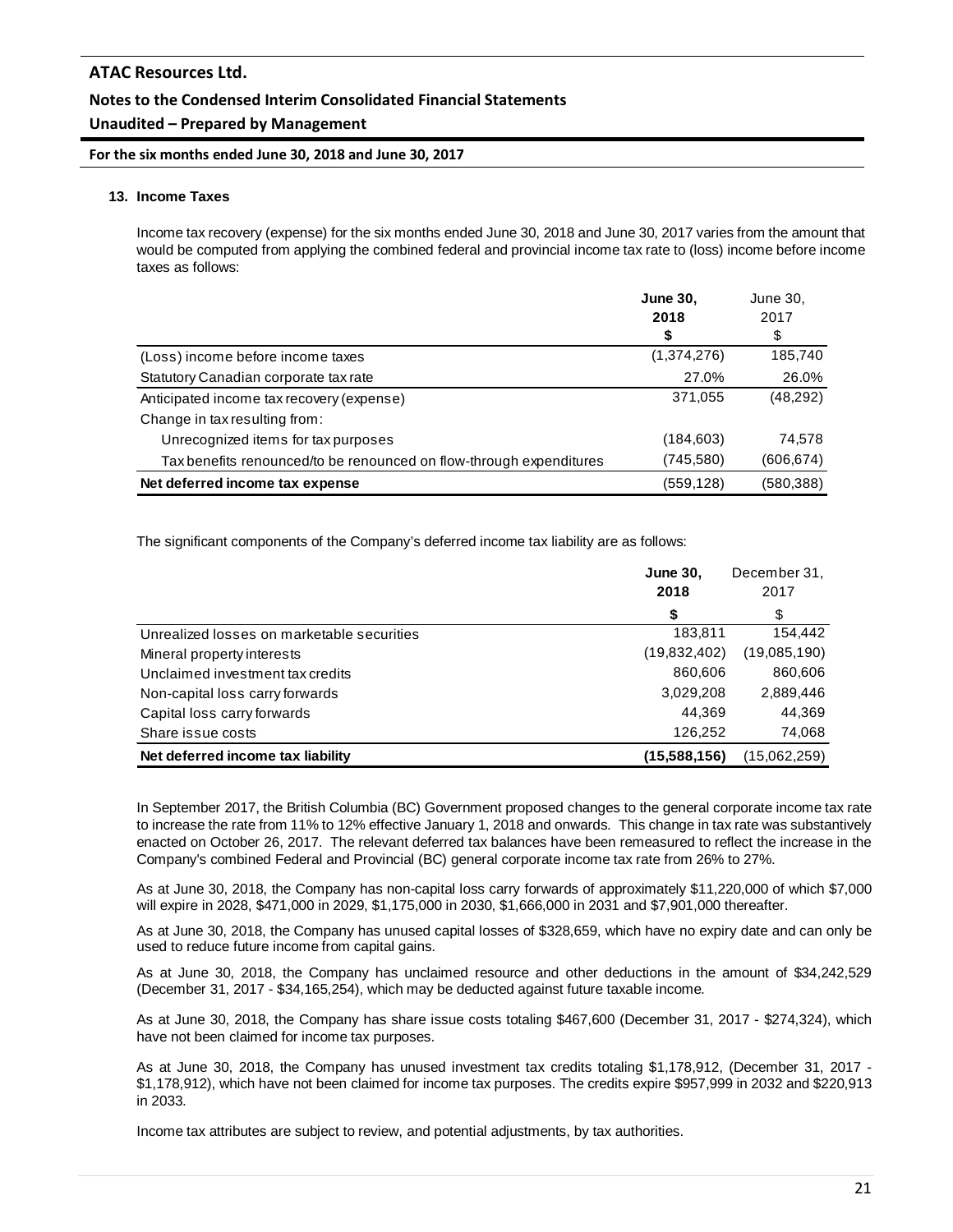## **Notes to the Condensed Interim Consolidated Financial Statements**

## **Unaudited – Prepared by Management**

#### **For the six months ended June 30, 2018 and June 30, 2017**

#### **14. Supplemental cash flow information**

Changes in non-cash operating working capital during the six months ended June 30, 2018 and June 30, 2017 were comprised of the following:

|                                          | June 30,<br>2018<br>\$ |            |
|------------------------------------------|------------------------|------------|
|                                          |                        |            |
| Receivables and prepayments              | (96, 810)              | (817, 815) |
| JVEI property receivables                | (1,630,296)            |            |
| Accounts payable and accrued liabilities | (61, 517)              | (47,940)   |
| Accounts payable to related parties      | 97.914                 | 85,438     |
| Accounts payable related to JVEI         | 1,471,926              |            |
| Net change                               | (218, 783)             | (780,317)  |

The Company incurred non-cash financing and investing activities during the six months ended June 30, 2018 and June 30, 2017 as follows:

|                                                                                                 | <b>June 30,</b><br>2018<br>\$ | June 30,<br>2017<br>\$ |
|-------------------------------------------------------------------------------------------------|-------------------------------|------------------------|
| Non-cash financing activities                                                                   |                               |                        |
| Contributed surplus on finders' warrants issued                                                 | 61,500                        |                        |
| Share issue costs on finders' warrants issued                                                   | (61,500)                      |                        |
| Share capital reduced by flow-through share premium                                             | 151,134                       |                        |
| Restricted cash payable                                                                         | 1,328,889                     |                        |
|                                                                                                 | 1,480,023                     |                        |
| Non-cash investing activities<br>Deferred exploration expenditures included in accounts payable |                               |                        |
| and related party payables                                                                      | 2.672.504                     | 1,565,038              |

During the six-month periods ended June 30, 2018 and June 30, 2017, no amounts were paid for interest or income tax expenses.

#### **15. Financial risk management**

#### **Capital management**

The Company is a junior exploration company and considers items included in shareholders' equity as capital. The Company has no debt and does not expect to enter into debt financing. The Company manages its capital structure and makes adjustments to it in light of changes in economic conditions and the risk characteristics of underlying assets. In order to maintain or adjust its capital structure, the Company may issue new shares, purchase shares for cancellation pursuant to normal course issuer bids or make special distributions to shareholders. The Company is not subject to any externally imposed capital requirements and does not presently utilize any quantitative measures to monitor its capital. The Company's capital structure as at June 30, 2018 is comprised of shareholders' equity of \$108,123,444 (December 31, 2017 - \$105,075,104).

The Company currently has no source of revenues. In order to fund future projects and pay for administrative costs, the Company will spend its existing working capital and raise additional funds as needed. The Company's ability to continue as a going concern on a long-term basis and realize its assets and discharge its liabilities in the normal course of business rather than through a process of forced liquidation is primarily dependent upon its ability to sell or option its mineral properties and its ability to borrow or raise additional funds from equity markets.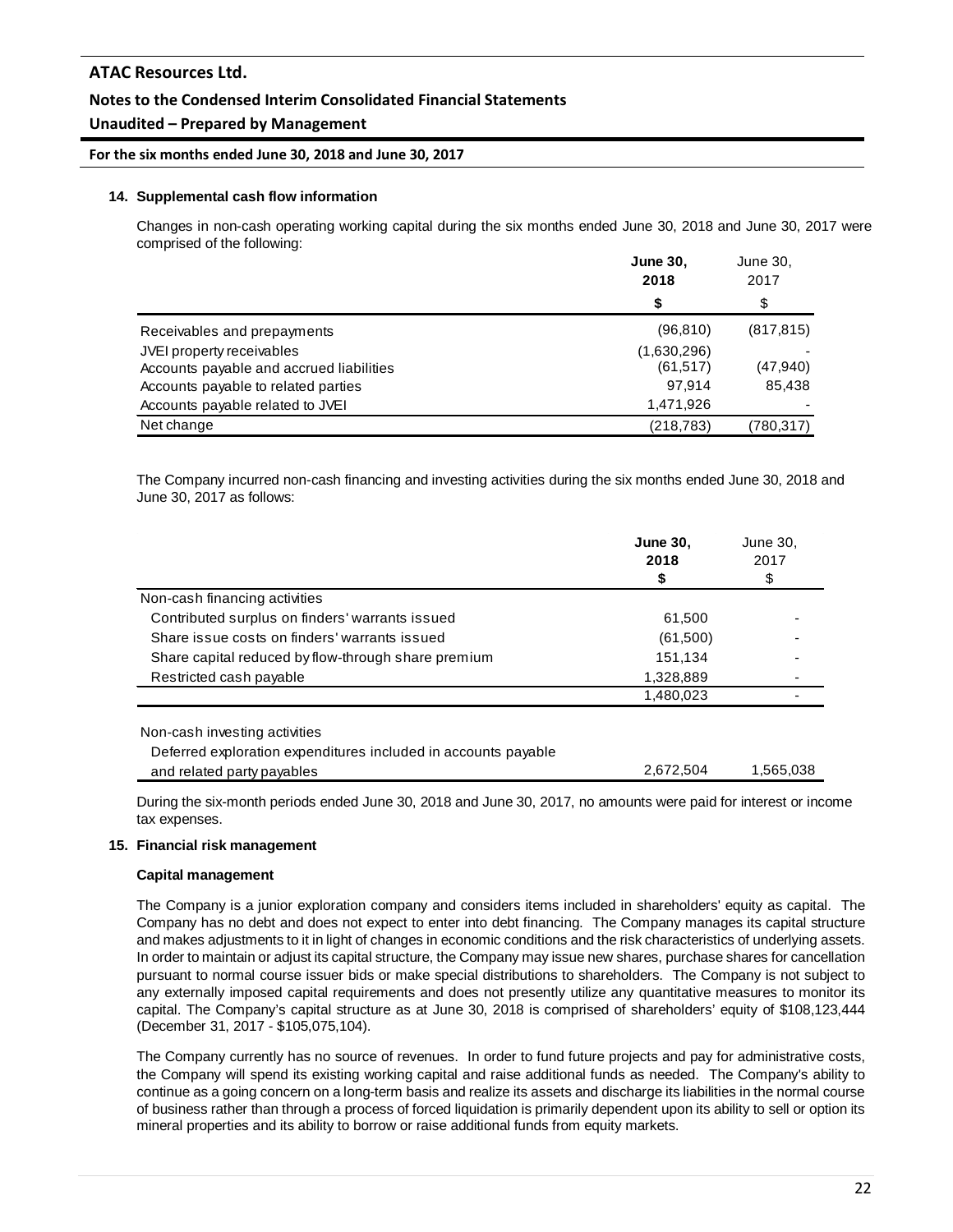### **Notes to the Condensed Interim Consolidated Financial Statements**

### **Unaudited – Prepared by Management**

#### **For the six months ended June 30, 2018 and June 30, 2017**

#### **15. Financial risk management** (continued)

#### **Financial instruments - fair value**

The Company's financial instruments consist of cash and cash equivalents, receivables, marketable securities, reclamation deposit, accounts payable and accrued liabilities, and accounts payable to related parties.

The carrying value of accounts payable and accrued liabilities and accounts payable to related parties approximated their fair value because of the short-term nature of these instruments.

Financial instruments measured at fair value on the statement of financial position are summarized into the following fair value hierarchy levels:

- Level 1: quoted prices (unadjusted) in active markets for identical assets or liabilities.
- Level 2: inputs other than quoted prices included within Level 1 that are observable for the asset or liability, either directly (i.e. as prices) or indirectly (i.e. derived from prices).
- Level 3: inputs for the asset or liability that are not based on observable market data (unobservable inputs).

|                           | Level 1    | Level 2 | Level 3        | Total      |
|---------------------------|------------|---------|----------------|------------|
|                           | \$         | \$      | \$             | \$         |
| June 30, 2018             |            |         |                |            |
| Cash and cash equivalents | 15,813,893 |         | ٠              | 15,813,893 |
| Restricted cash           | 2,117      |         | -              | 2,117      |
| Marketable securities     | 616,032    | 189,239 |                | 805,271    |
|                           | 16,432,042 | 189,239 | $\blacksquare$ | 16,621,281 |
| December 31, 2017         |            |         |                |            |
| Cash and cash equivalents | 13,990,718 |         | ٠              | 13,990,718 |
| Restricted cash           | 1,385,006  |         | ٠              | 1,385,006  |
| Marketable securities     | 788,002    | 234,816 | ٠              | 1,022,818  |
|                           | 16,163,726 | 234,816 | ۰              | 16,398,542 |

#### **Financial instruments- risk**

The Company's financial instruments can be exposed to certain financial risks, including credit risk, interest rate risk, liquidity risk and market and currency risk.

#### **(a) Credit risk**

The Company is exposed to credit risk by holding cash and cash equivalents. This risk is minimized by holding the funds in Canadian banks and credit unions or with Canadian governments. The Company has minimal accounts receivable exposure as its refundable credits are due from Canadian Government, and its JVEI property receivables are secured by restricted cash held or to be received by the Company.

#### **(b) Interest rate risk**

The Company is exposed to interest rate risk because of fluctuating interest rates. Fluctuations in market rates do not have a significant impact on the Company's operations due to the short term to maturity and no penalty cashable feature of its cash equivalents. For the six months ended June 30, 2018, every 1% fluctuation in interest rates up or down would have impacted loss for the period, up or down, by approximately \$69,000 (2017 - \$76,000) before income taxes.